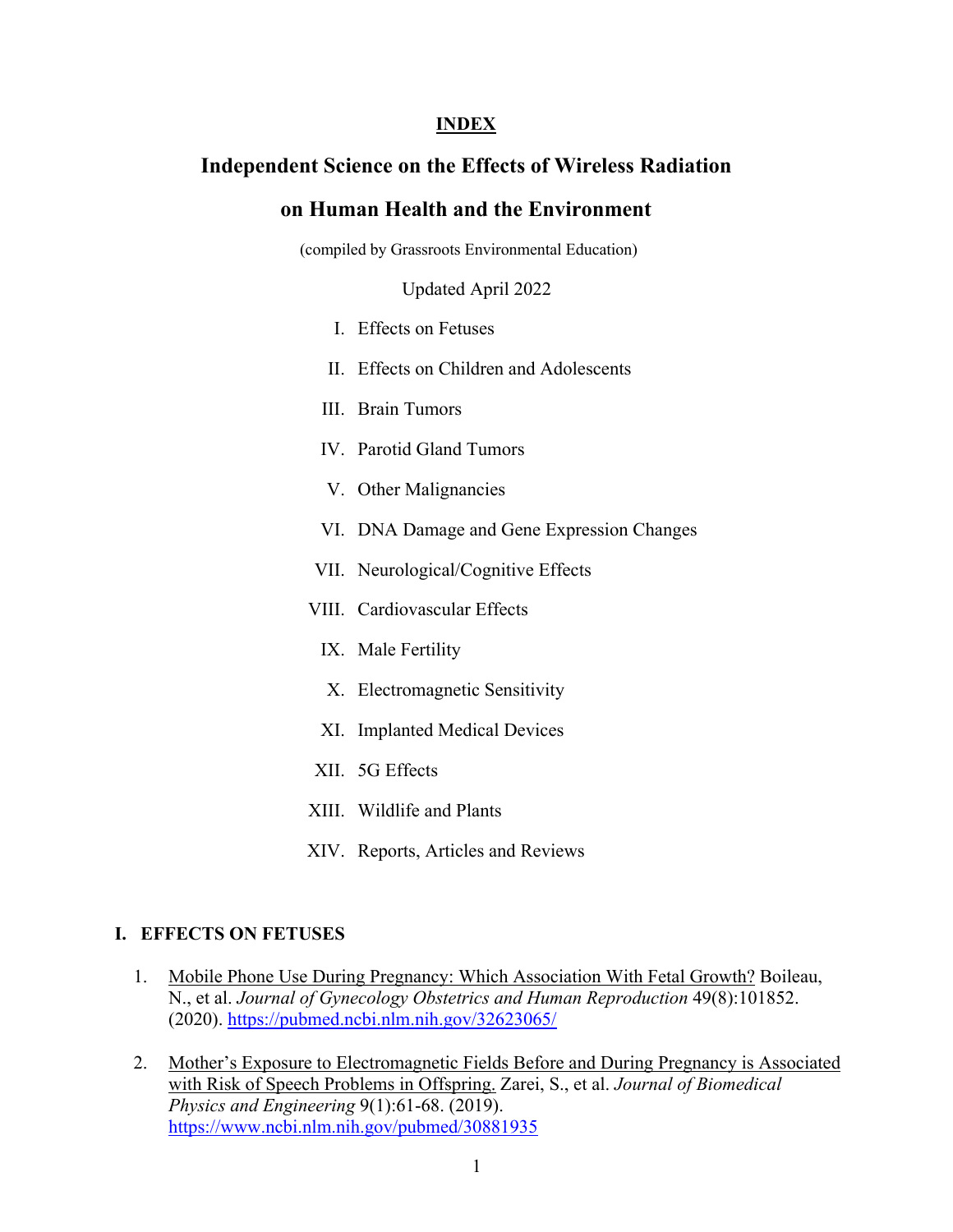- 3. Prenatal Exposure to Extremely Low Frequency Magnetic Field and Its Impact on Fetal Growth. Ren, Y., et al. *Environmental Health* 18(1):6. (2019). https://www.ncbi.nlm.nih.gov/pubmed/30635061
- 4. Associations of Maternal Cell Phone Use During Pregnancy, Pregnancy Duration And Fetal Growth In Four Birth Cohorts. Tsarna, E., et al. *American Journal of Epidemiology* 188(7):1270-1280. (2019). https://www.ncbi.nlm.nih.gov/pubmed/30995291
- 5. Effect of radiofrequency radiation on reproductive health. Singh, R., et al. *Indian Journal of Medical Research* 148(Suppl 1): S92–S99. (2018). https://doi.org/10.1038/s41598- 017-16623-8
- 6. The Effects of Radiofrequency Radiation on Mice Fetus Weight, Length and Tissues. Alimohammadi, I., et al. *Data in Brief* 19:2189-2194. (2018). https://www.ncbi.nlm.nih.gov/pmc/articles/PMC6141437/pdf/main.pdf
- 7. Effects of Prenatal Exposure to Wi-Fi Signal (2.45 GHz) on Postnatal Development and Behavior in Rat: Influence of Maternal Restraint. Othman, H., et al. *Behavioral Brain Research* 326:291-301. (2017). https://www.ncbi.nlm.nih.gov/pubmed/28288806
- 8. Exposure to Magnetic Field Non-Ionizing Radiation and the Risk of Miscarriage: A prospective Cohort Study. Li, D., et al. *Scientific Reports* 7(17541). (2017). https://www.nature.com/articles/s41598-017-16623-8
- 9. Postnatal Development and Behavior Effects of In-Utero Exposure of Rats to Radiofrequency Waves Emitted From Conventional Wi-Fi Devices. Othman, H., et al. *Environmental Toxicology and Pharmacology* 52:239-247 (2017). https://www.ncbi.nlm.nih.gov/pubmed/28458069
- 10. Lasting Hepatotoxic Effects of Prenatal Mobile Phone Exposure. Yilmaz, A., et al. *The Journal of Maternal-Fetal & Neonatal Medicine* 30(11):1355-1359 (2017). https://www.ncbi.nlm.nih.gov/pubmed/27427155
- 11. Multiple Assessment Methods of Prenatal Exposure to Radio Frequency Radiation from Telecommunication in the Mothers and Children's Environmental Health (MOCEH) Study. Choi, KH., et al. *International Journal of Occupational Medicine and Environmental Health* 29(6):959-972 (2016). https://www.ncbi.nlm.nih.gov/pubmed/27869246?dopt=Abstract
- 12. A Review on Electromagnetic Fields (EMFs) and the Reproductive System. Asghari, A., et al. *Electronic Physician Journal* 8(7):2655-2662. (2016). https://www.ncbi.nlm.nih.gov/pmc/articles/PMC5014506/
- 13. Genotoxicity Induced by Foetal and Infant Exposure to Magnetic Fields and Modulation of Ionising Radiation Effects. Udroiu, I., et al. *PLoS One*10(11):E0142259. (2015). https://journals.plos.org/plosone/article?id=10.1371/journal.pone.0142259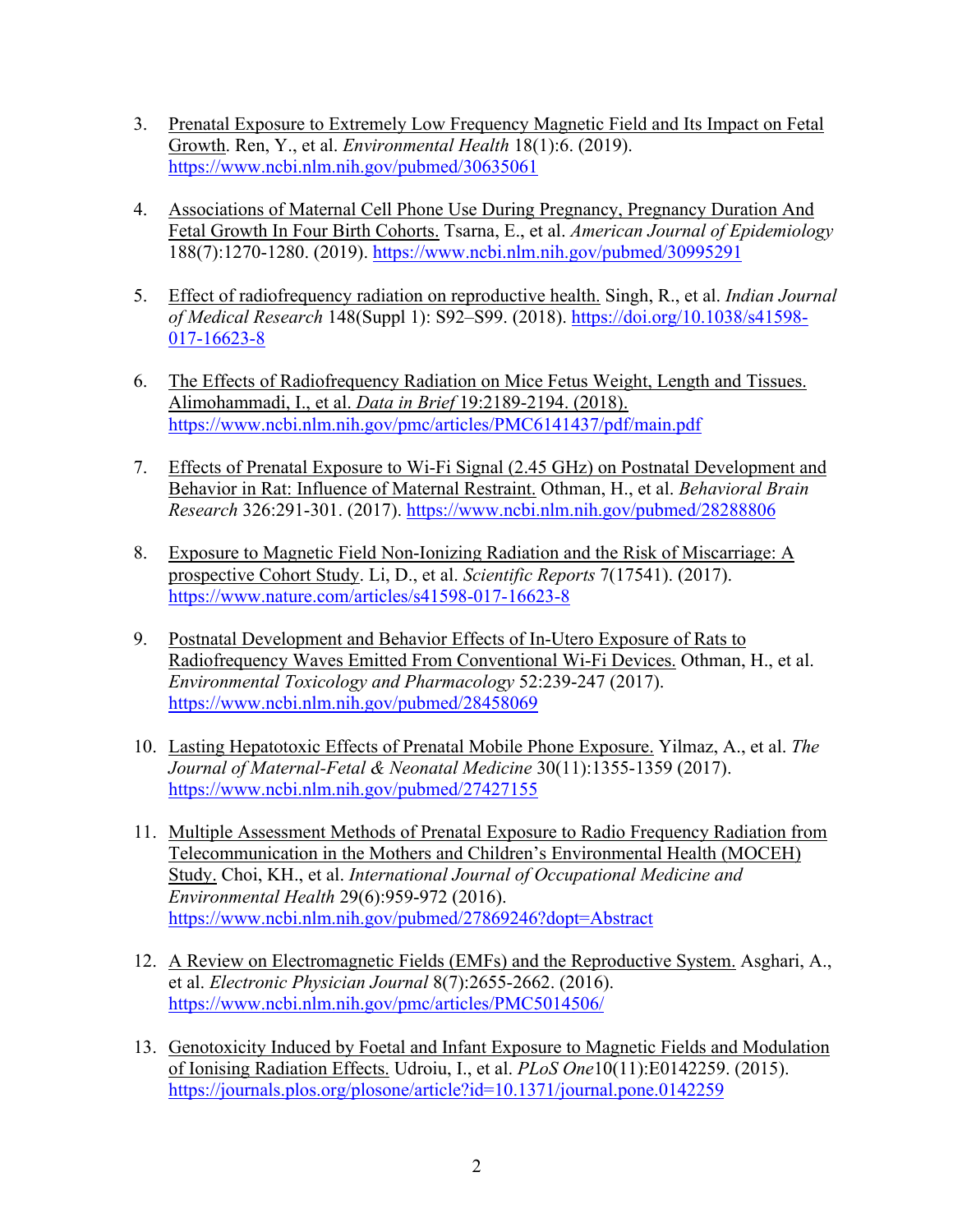- 14. Oxidative Stress of Brain and Liver is Increased by Wi-Fi (2.45 GHz) Exposure of Rats During Pregnancy and the Development of Newborns. Çelik, Ö., et al. *Journal of Chemical Neuroanatomy* 75(Pt B):134-139. (2015). https://www.ncbi.nlm.nih.gov/pubmed/26520617
- 15. Neurodegenerative Changes and Apoptosis Induced by Intrauterine and Extrauterine Exposure of Radiofrequency Radiation. Güler, G., et al. *Journal of Chemical Neuroanatomy* 75(Pt B):128-133. (2015). https://www.ncbi.nlm.nih.gov/pubmed/26520616
- 16. Maternal Exposure to a Continuous 900-MHz Electromagnetic Field Provokes Neuronal Loss and Pathological Changes in Cerebellum of 32-Day-Old Female Rat Offspring. Odacı, E., et al. *Journal of Chemical Neuroanatomy* 75(Pt B):105-110. (2015). https://www.ncbi.nlm.nih.gov/pubmed/26391347
- 17. Different Periods of Intrauterine Exposure to Electromagnetic Field: Influence on Female Rats' Fertility, Prenatal and Postnatal Development. Alchalabi, A., et al. *Asian Pacific Journal of Reproduction* 5(1):14-23. (2015). https://www.sciencedirect.com/science/article/pii/S2305050015000536
- 18. Use of Mobile Phone During Pregnancy and the Risk of Spontaneous Abortion. Mahmoudabadi, F., et al. *Journal of Environmental Health Science and Engineering* 13:34. (2015). https://www.ncbi.nlm.nih.gov/pmc/articles/PMC4416385/
- 19. Effects of Prenatal 900 MHz Electromagnetic Field Exposures on the Histology of Rat Kidney. Ulubay, M., et al. *International Journal of Radiation Biology* 91(1):35-41. (2015). https://www.ncbi.nlm.nih.gov/pubmed/25084839
- 20. The Effect of Exposure of Rats During Prenatal Period to Radiation Spreading from Mobile Phones on Renal Development. Bedir, R., et al. *Renal Failure* 37(2):305-9. (2015). https://www.ncbi.nlm.nih.gov/pubmed/25691088?dopt=Abstract
- 21. Dosimetric Study of Fetal Exposure to Uniform Magnetic Fields at 50 Hz. Liorni, I., et al. *Bioelectromagnetics* 35(8):580-97 (2014). https://www.ncbi.nlm.nih.gov/pubmed/25266786
- 22. Influence of Pregnancy Stage and Fetus Position on the Whole-Body and Local Exposure of the Fetus to RF-EMF. Varsier, N. et al. *Physics in Medicine and Biology* 59(17):4913- 26. (2014). https://www.ncbi.nlm.nih.gov/pubmed/25098501?dopt=Abstract
- 23. Autism-Relevant Social Abnormalities in Mice Exposed Perinatally to Extremely Low Frequency Electromagnetic Fields. Alsaeed, I., et al. *International Journal of Developmental Neuroscience* 37:58-64. (2014). https://www.ncbi.nlm.nih.gov/pubmed/24970316?dopt=Abstract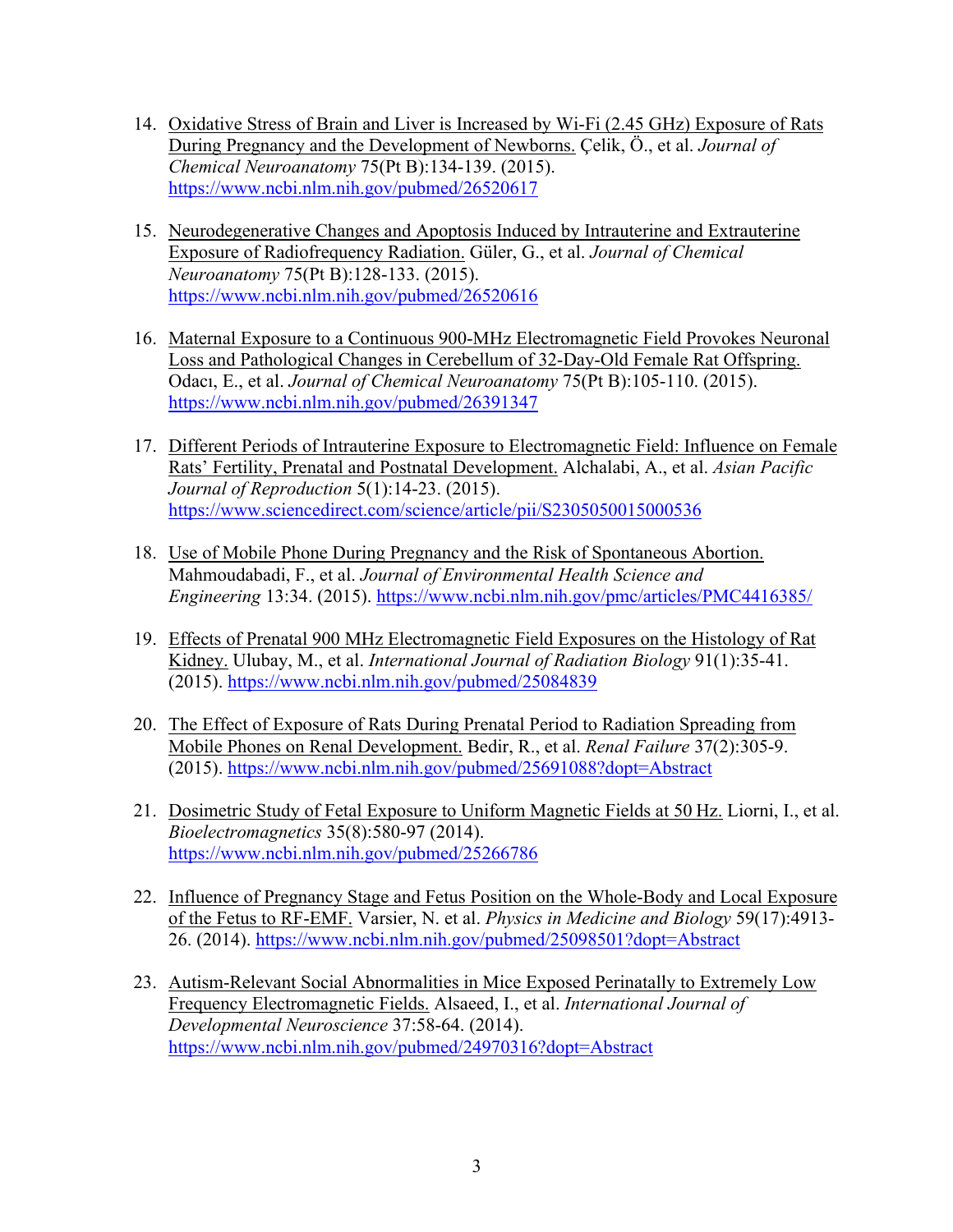- 24. Pyramidal Cell Loss in the Cornu Ammonis of 32-day-old Female Rats Following Exposure to a 900 Megahertz Electromagnetic Field During Prenatal Days 13–21. Bas, O., et al. *NeuroQuantology* 11(4):591-599. (2013). https://neuroquantology.com/index.php/journal/article/viewFile/701/625
- 25. The Effects of 900 Megahertz Electromagnetic Field Applied in the Prenatal Period on Spinal Cord Morphology and Motor Behavior in Female Rat Pups. Odaci, E., et al. *NeuroQuantology* 11(4):573-581. (2013). https://neuroquantology.com/article.php?id=2259
- 26. The Effects of Prenatal Exposure to a 900 Megahertz Electromagnetic Field on Hippocampus Morphology and Learning Behavior in Rat Pups. İkinci, A., et al. *NeuroQuantology* 11(4):582-590. (2013). https://neuroquantology.com/article.php?id=2262
- 27. Fetal Radiofrequency Radiation Exposure From 800-1900 MHz-Rated Cellular Telephones Affects Neurodevelopment and Behavior in Mice. Aldad, T., et al. *Science Reports* 2:312. (2012). https://www.nature.com/articles/srep00312
- 28. Cranial and Postcranial Skeletal Variations Induced in Mouse Embryos by Mobile Phone Radiation. Fragopoulou, AF., et al. *Pathophysiology* 17(3):169-77. (2010). https://www.ncbi.nlm.nih.gov/pubmed/19854628
- 29. Maternal Occupational Exposure to Extremely Low Frequency Magnetic Fields and the Risk of Brain Cancer in the Offspring. Li, P, et al. *Cancer Causes & Control* 20(6):945- 55. (2009). https://www.ncbi.nlm.nih.gov/pubmed/19224378
- 30. Reproductive and Developmental Effects of EMF in Vertebrate Animal Models. Pourlis, A.F. *Pathophysiology* 16(2-3):179-89. (2009). https://www.ncbi.nlm.nih.gov/pubmed/19272761
- 31. Prenatal and Postnatal Exposure to Cell Phone Use and Behavioral Problems in Children. Divan, HA., et al. *Epidemiology* 19(4):523-29 (2008). https://www.ncbi.nlm.nih.gov/pubmed/18467962
- 32. Effects of Prenatal Exposure to a 900 MHz Electromagnetic Field on the Dentate Gyrus of Rats: A Stereological and Histopathological Study. Odaci, E., et al. *Brain Research* 1238:224–229. (2008). https://www.ncbi.nlm.nih.gov/pubmed/18761003
- 33. Ultra High Frequency-Electromagnetic Field Irradiation During Pregnancy Leads to an Increase in Erythrocytes Micronuclei Incidence in Rat Offspring. Ferreira, A., et al. *Life Sciences* 80(1):43-50. (2006). https://www.ncbi.nlm.nih.gov/pubmed/16978664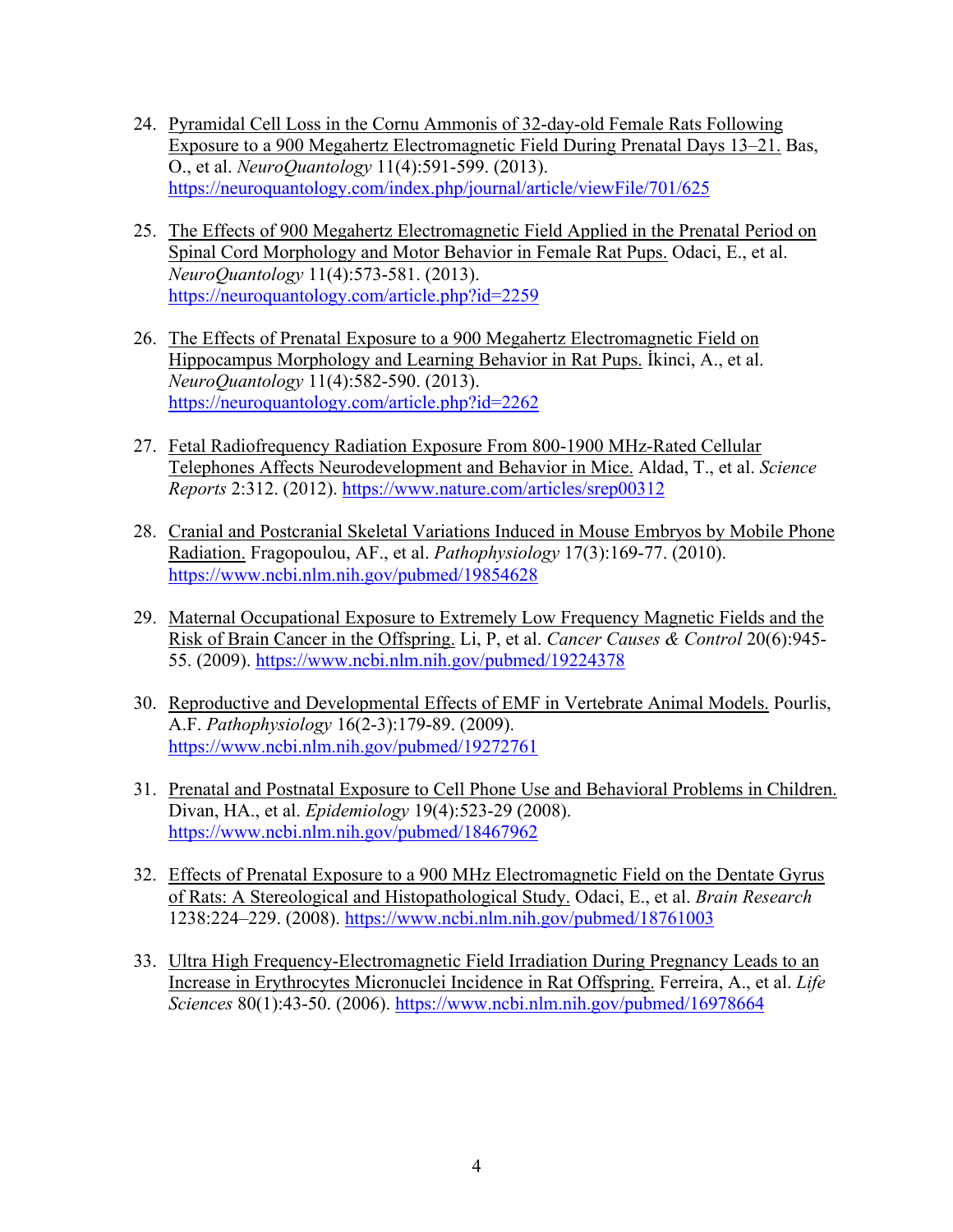## **II. EFFECTS ON CHILDREN AND ADOLESCENTS**

- 1. Development of health-based exposure limits for radiofrequency radiation from wireless devices using a benchmark dose approach. Uche, U., et al*. Environmental Health*, 20(84). (2021). https://ehjournal.biomedcentral.com/articles/10.1186/s12940-021-00768-1
- 2. Electromagnetic Fields, Pulsed Radiofrequency Radiation, and Epigenetics: How Wireless Technologies May Affect Childhood Development. Sage, C. & Burgio, E. *Child Development* 89(1):129-136. (2017). https://www.ncbi.nlm.nih.gov/pubmed/28504324
- 3. Prospective Cohort Analysis of Cellphone Use and Emotional and Behavioural Difficulties in Children. Sudan, M., et al. *Journal of Epidemiology and Community Health* 70(12):1207-1213. (2016). https://www.ncbi.nlm.nih.gov/pubmed/27217533
- 4. Radiofrequency-electromagnetic Field Exposures in Kindergarten Children. Bhatt, C., et al. *Journal of Exposure Science and Environmental Epidemiology.* 27(5):497-504. (2016). https://www.nature.com/articles/jes201655.pdf
- 5. Why Children Absorb More Microwave Radiation than Adults: The Consequences. Morgan, L., et al. *Journal of Microscopy and Ultrastructure* 2(4):196-204. (2014). https://www.sciencedirect.com/science/article/pii/S2213879X14000583
- 6. A Prospective Study of In-Utero Exposure to Magnetic Fields and the Risk of Childhood Obesity. Li, D., et al. *Scientific Reports* 2(540). (2012). https://www.nature.com/articles/srep00540
- 7. Exposure to Extremely Low-Frequency Magnetic Fields and the Risk of Childhood Cancer: Update of the Epidemiological evidence. Schüz, J. *Progress in Biophysics and Molecular Biology* 107(3):339-42. (2011). https://www.sciencedirect.com/science/article/pii/S0079610711001076
- 8. Cell Phone Use and Behavioural Problems in Young Children. Divan, HA., et al. *Journal of Epidemiol Community Health* 66(6):524-9. (2010). https://www.ncbi.nlm.nih.gov/pubmed/21138897
- 9. Exposure to Radio-Frequency Electromagnetic Fields and Behavioral Problems in Bavarian Children and Adolescents. Thomas, S., et al. *European Journal of Epidemiology* 25(2):135-41. (2009). https://link.springer.com/article/10.1007/s10654- 009-9408-x
- 10. The Sensitivity of Children to Electromagnetic Fields. Kheifets, L., et al. *Deventer Journal of Pediatrics* 116(2):303-313. (2005). http://pediatrics.aappublications.org/content/116/2/e303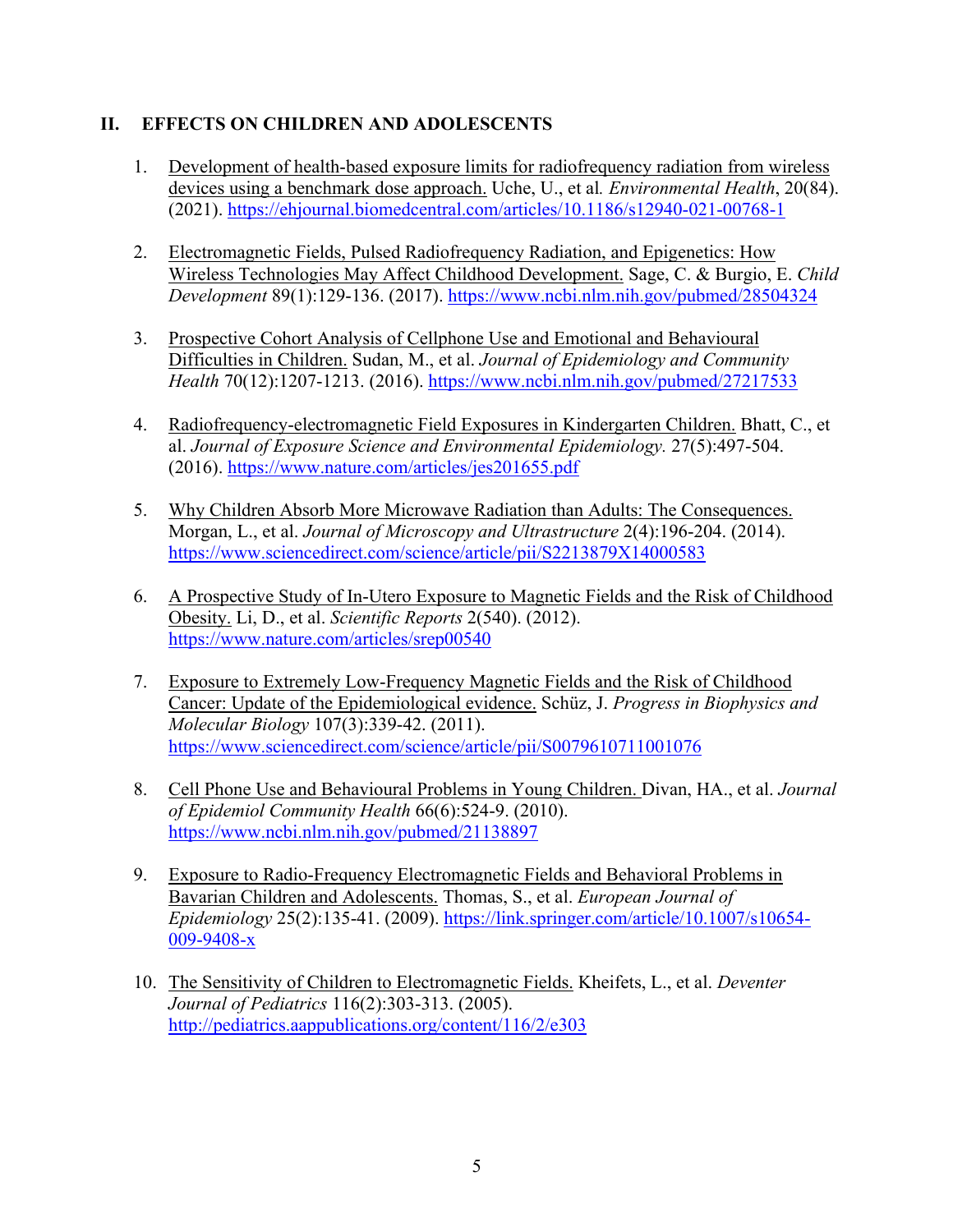### **III. BRAIN TUMORS**

- 1. Simulation of The Incidence of Malignant Brain Tumors in Birth Cohorts That Started Using Mobile Phones When They First Became Popular in Japan. Sato, Y., et al. *Bioelectromagnetics* 40(3):143-149. (2019). https://www.ncbi.nlm.nih.gov/pubmed/30875091
- 2. National Toxicology Technical Report on Cell Phones and Cancer.Toxicology and Carcinogenesis Studies in Sprague Dawley (Hsd:Sprague Dawley SD) Rats Exposed to Whole-body Radio Frequency Radiation at a Frequency (900 Mhz) and Modulations (GSM and CDMA) Used by Cell Phones. National Toxicology Program TR595:1-466. (2018). https://ntp.niehs.nih.gov/ntp/htdocs/lt\_rpts/tr595\_508.pdf Summary: https://ntp.niehs.nih.gov/whatwestudy/topics/cellphones/index.html
- 3. Report of Final Results Regarding Brain and Heart Tumors in Sprague-Dawley Rats Exposed From Prenatal Life Unitl Natural Death to Mobile Phone Radiofrequency Field Representative of a 1.8 GHz GSM Base Station Environmental Emission. Falcioni, L, et al. *Environmental Research* 165:496-503. (2018). https://www.ncbi.nlm.nih.gov/pubmed/29530389
- 4. Exposure to Cell Phone Radiofrequency Changes Corticotrophin Hormone Levels and Histology of The Brain and Adrenal Glands in Male Wistar Rat. Shahabi, S., et al. *Iranian Journal of Basic Medical Sciences* 21:1269-1274. (2018). https://www.ncbi.nlm.nih.gov/pmc/articles/PMC6312682/
- 5. Brain Tumours: Rise in Glioblastoma Multiforme Incidence in England 1995-2015 Suggests an Adverse Envrionmental or Lifestyle Factor. Philips, A., et al. *Journal of Environmental and Public Health 2018(7910754).* (2018). https://www.hindawi.com/journals/jeph/2018/7910754/
- 6. The 2100 MHz Radiofrequency Radiation of a 3G-Mobile Phone and the DNA Oxidative Damage in Brain. Sahin, D, et al. *Journal of Chemical Neuroanatomy* 75(Pt B):94-98. (2016). http://www.sciencedirect.com/science/article/pii/S0891061816000041
- 7. Mobile Phone and Cordless Phone Use and the Risk for Glioma Analysis of Pooled Case-Control Studies in Sweden 1997-2003 and 2007-2009. Hardell, L. et al. *PathoPhysiology* 22(1):1-13. (2015). http://www.ncbi.nlm.nih.gov/pubmed/25466607
- 8. Mobile Phone Radiation Causes Brain Tumors and Should Be Classified as a Probable Human Carcinogen. Morgan, L., et al. *International Journal of Oncology* 46:1865-1871. (2015). https://www.spandidos-publications.com/ijo/46/5/1865
- 9. Mobile Phone Use and Brain Tumours in the CERENAT Case-Control Study. Coureau, G., et al. *Occupational & Environmental Medicine* 71(7):514-22 (2014). http://www.ncbi.nlm.nih.gov/pubmed/24816517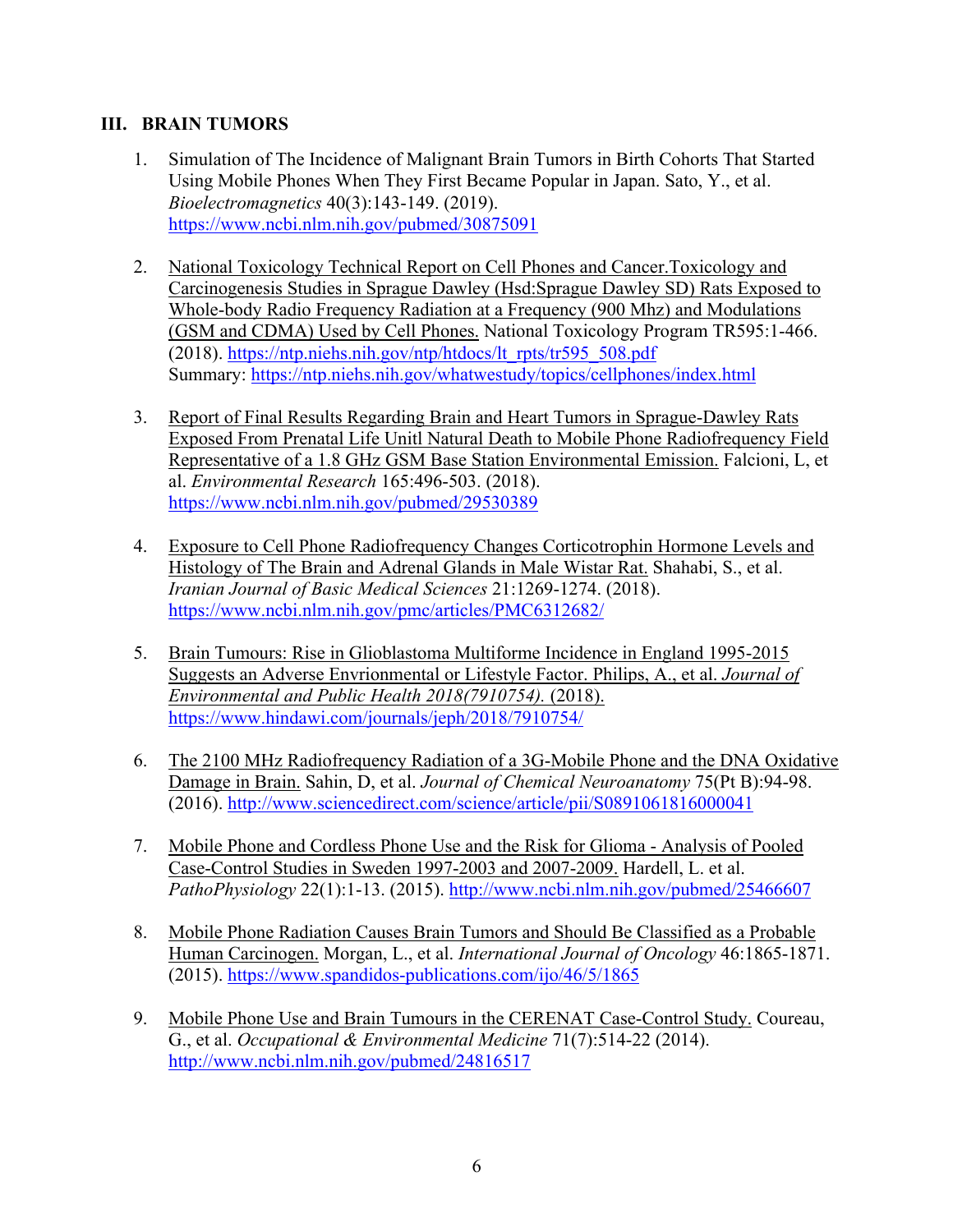- 10. Pooled Analysis of Case-Control Studies on Acoustic Neuroma Diagnosed 1997-2003 and 2007-2009 and Use of Mobile and Cordless Phones. Hardell, L., et al. *International Journal of Oncology* 43(4):1036-1044. (2013). http://www.ncbi.nlm.nih.gov/pubmed/23877578
- 11. Using the Hill Viewpoints from 1965 for Evaluating Strengths of Evidence of the Risk for Brain Tumors Associated with use of Mobile and Cordless Phones. Hardell, L., et al. *Reviews on Environmental Health* 28(2-3):97-106. (2013). http://www.ncbi.nlm.nih.gov/pubmed/24192496
- 12. Use of Mobile Phones and Cordless Phones is Associated with Increased Risk for Glioma and Acoustic Neuroma. Hardell, L., Carlberg, M., et al. *PathoPhysiology* 20(2):85-110. (2013). http://www.ncbi.nlm.nih.gov/pubmed/23261330
- 13. Mobile Phones and Head Tumours: A Critical Analysis of Case-Control Epidemiological Studies. Levis, A.G., et al. *Open Environmental Sciences* 6(1):1-12. (2012). https://benthamopen.com/contents/pdf/TOENVIRJ/TOENVIRJ-6-1.pdf
- 14. On the Association Between Glioma, Wireless Phones, Heredity and Ionising Radiation. Carlberg, M., et al. *PathoPhysiology* 19(4):243-252. (2012). https://www.ncbi.nlm.nih.gov/pubmed/22939605
- 15. Mobile Phones and Head Tumours. The Discrepancies in Cause-Effect Relationships in the Epidemiological Studies - How Do They Arise? Levis, A.G., et al. *Environmental Health* 10:59. (2011). http://www.ncbi.nlm.nih.gov/pubmed/21679472
- 16. Indications of Possible Brain Tumour Risk in Mobile-Phone Studies: Should We Be Concerned? Cardis, E., et al. *Occupational & Environmental Medicine* 68:169-171. (2011). http://oem.bmj.com/content/early/2010/12/15/oem.2010.061358
- 17. Estimating the Risk of Brain Tumors from Cell Phone Use: Published Case-Control Studies. Morgan, LL. *Pathophysiology* 16(2-3):137-147. (2009). http://www.ncbi.nlm.nih.gov/pubmed/19356911
- 18. Cell Phones and Brain Tumors: A Review Including the Long-Term Epidemiologic Data. Khurana, V.G., et al. *Surgical Neurology* 72(3):205-14. (2009). http://www.ncbi.nlm.nih.gov/pubmed/19328536
- 19. Epidemiological Evidence for an Association Between Use of Wireless Phones and Tumor Diseases. Hardell, L., et al. *PathoPhysiology* 16(2-3):113-122. (2009). http://www.ncbi.nlm.nih.gov/pubmed/19268551
- 20. Mobile Phone, Cordless Phones and the Risk for Brain Tumours. Hardell, L., et al. *International Journal of Oncology* 35(1):5-17 (2009). http://www.ncbi.nlm.nih.gov/pubmed/19513546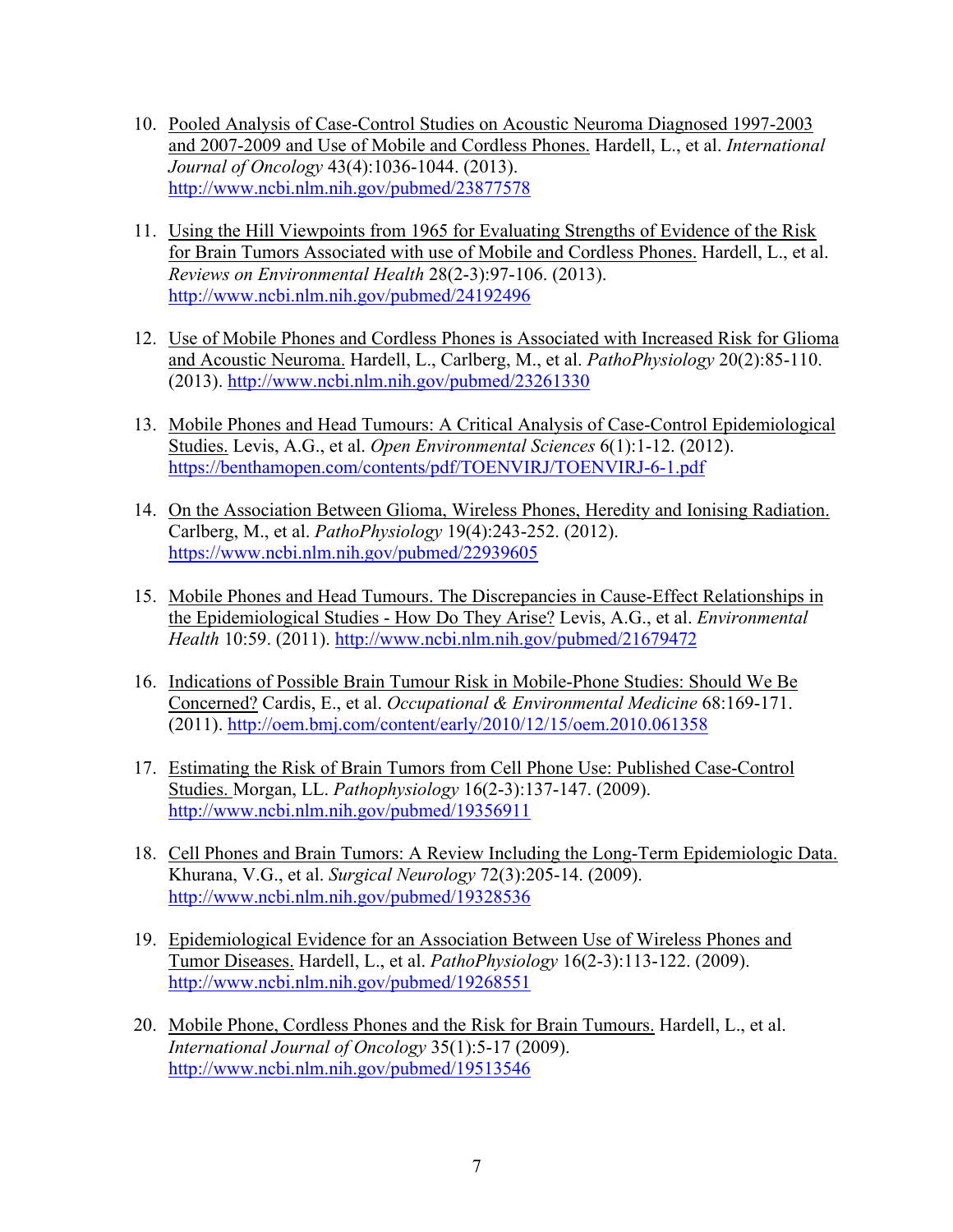- 21. Histopathological Examinations of Rat Brains After Long-Term Exposure to GSM-900 Mobile Phone Radiation. Grafström, G., et al. *Brain Research Bulletin* 77(5):257-63. (2008). http://www.ncbi.nlm.nih.gov/pubmed/18782606
- 22. Mobile Phone Use and the Risk of Acoustic Neuroma. Lonn, S., et al. *Epidemiology* 15(6):653-659. (2004). https://www.ncbi.nlm.nih.gov/pubmed/15475713

# **IV. PAROTID GLAND TUMORS**

- 1. Influence of Handheld Mobiles on Parotid: A Cohort Study. Ranjitha, G., et al. *Journal of Indian Academy of Oral Medicine & Radiology* 29:254-258. (2017). http://www.jiaomr.in/article.asp?issn=0972- 1363;year=2017;volume=29;issue=4;spage=254;epage=258;aulast=Ranjitha
- 2. Does Cell Phone Use Increase the Chances of Parotid Gland Tumor Development? A Systematic Review and Meta-Analysis. De Siqueira, EC., et al. *Journal of Oral Pathology and Medicine* 46(7) 480-483. (2017). https://www.ncbi.nlm.nih.gov/pubmed/27935126?dopt=Abstract
- 3. Correlation Between Cellular Phone Use and Epithelial Parotid Gland Malignancies. Duan, Y., et al. *International Journal of Oral and Maxillofacial Surgery* 40(9):966-972. (2011). http://www.ncbi.nlm.nih.gov/pubmed/21474287
- 4. Mobile Phones Use and Risk of Tumors: A Meta-Analysis. Myung, SK., et al*. Journal of Clinical Oncology* 27(33):5565-72. (2009). http://www.ncbi.nlm.nih.gov/pubmed/19826127
- 5. Epidemiological Evidence for an Association Between use of Wireless Phones and Tumor Diseases. Hardell, L., et al. *PathoPhysiology* 16(2-3):113-122. (2009). http://www.sciencedirect.com/science/article/pii/S0928468009000091
- 6. Cell Phone Use and Risk of Benign and Malignant Parotid Gland Tumors A Nationwide Case-Control Study. Sadetzki, S., et al. *American Journal of Epidemiology* 167(4):457- 467. (2007). http://aje.oxfordjournals.org/content/167/4/457.abstract

# **V. OTHER MALIGNANCIES**

1. The Carcinogenic Potential of Non-Ionizing Radiations: The Cases of S-50 Hz MF and 1.8 GHz GSM Radiofrequency Radiation. Soffritti, M., et al. *Basic & Clinical Pharmacology & Toxicology I125(Suppl.3):58-69.* (2019). https://onlinelibrary.wiley.com/doi/epdf/10.1111/bcpt.13215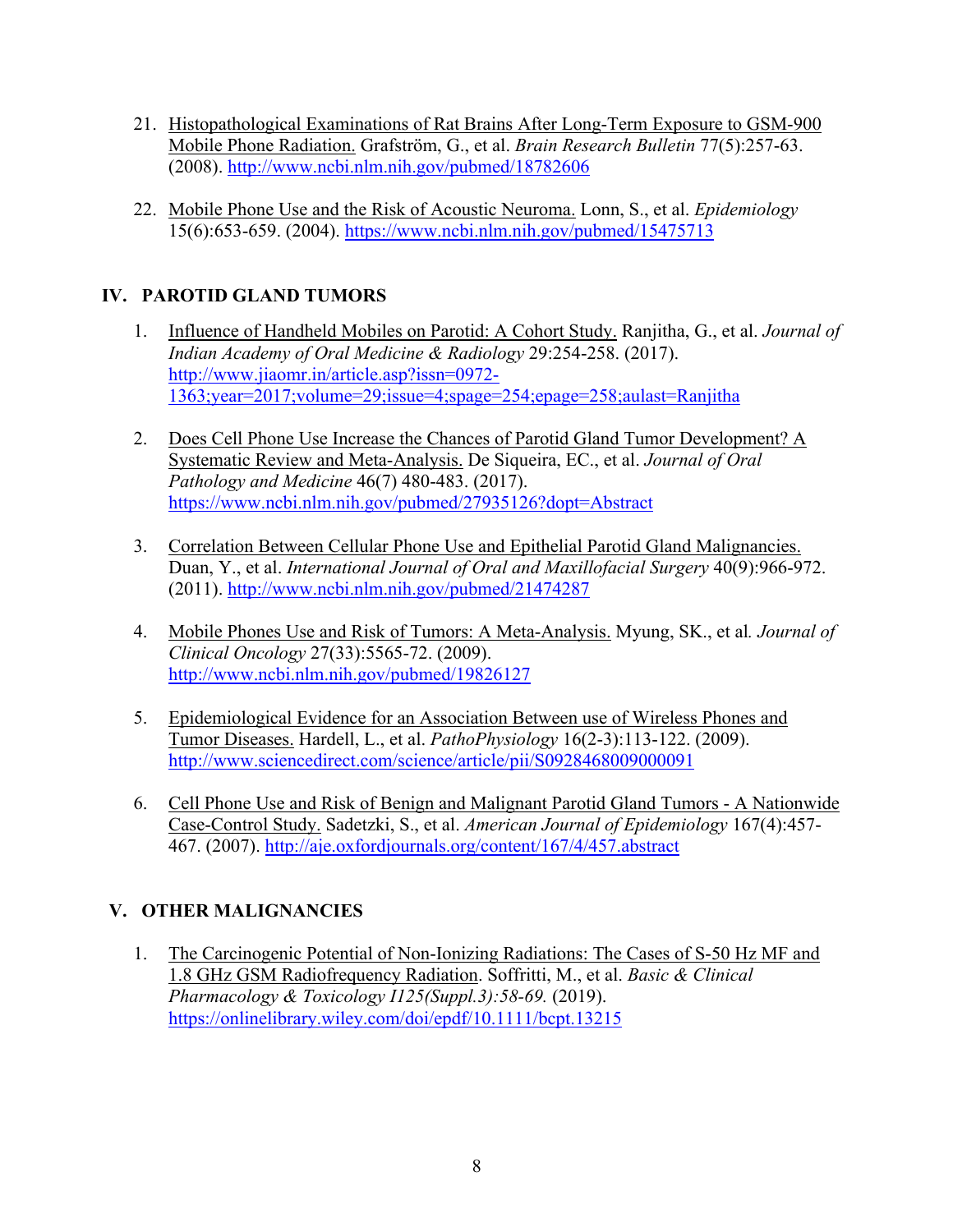- 2. National Toxicology Technical Report on Cell Phones and Cancer.Toxicology and Carcinogenesis Studies in Sprague Dawley (Hsd:Sprague Dawley SD) Rats Exposed to Whole-body Radio Frequency Radiation at a Frequency (900 Mhz) and Modulations (GSM and CDMA) Used by Cell Phones. National Toxicology Program TR595:1-466. (2018). https://ntp.niehs.nih.gov/ntp/htdocs/lt\_rpts/tr595\_508.pdf?utm\_source=direct&utm\_medi um=prod&utm\_campaign=ntpgolinks&utm\_term=tr595 Summary: https://ntp.niehs.nih.gov/whatwestudy/topics/cellphones/index.html
- 3. Tumor Promotion by Exposure to Radiofrequency Electromagnetic Fields Below Exposure Limits for Humans. Lerchl, A., et al. *Biochemical and Biophysical Research Communications* 459(4):585-590. (2015). http://www.sciencedirect.com/science/article/pii/S0006291X15003988
- 4. Swedish Review Strengthen Grounds for Concluding that Radiation from Cellular and Cordless Phones is a Probable Human Carcinogen. Davis, DL., et al. *Pathophysiology* 20(2):123-129. (2013). http://www.ncbi.nlm.nih.gov/pubmed/23664410
- 5. Multifocal Breast Cancer in Young Women with Prolonged Contact Between Their Breasts and Their Cellular Phones. West, J., et al. *Case Reports in Medicine* 2013(354682). (2013). http://www.hindawi.com/journals/crim/2013/354682/
- 6. Case-Control study of the Use of Mobile and Cordless Phones and the Risk for Malignant Melanoma in the Head and Neck Region. Hardell, L., et al. *Pathophysiology* 18(4):325- 333 (2011). http://www.sciencedirect.com/science/article/pii/S0928468011000320
- 7. Epidemiological Evidence for an Association Between Use of Wireless Phones and Tumor Diseases. Hardell, L., et al. *PathoPhysiology* 16(2-3):113-122. (2009). http://www.ncbi.nlm.nih.gov/pubmed/19268551
- 8. Study on Potential Effects of "902 MHz GSM-type Wireless Communication Signals" on DMBA-Induced Mammary Tumours in Sprague-Dawley Rats. Hruby, R., et al. *Mutation Research* 649(1-2):34-44. (2008). http://www.ncbi.nlm.nih.gov/pubmed/17981079
- 9. Radiofrequency field exposure and cancer: what do the laboratory studies suggest? Repacholi, M. H. *Environmental Health Perspective* 105 Suppl 6(Suppl 6):1565-8. (1997) https://pubmed.ncbi.nlm.nih.gov/9467083/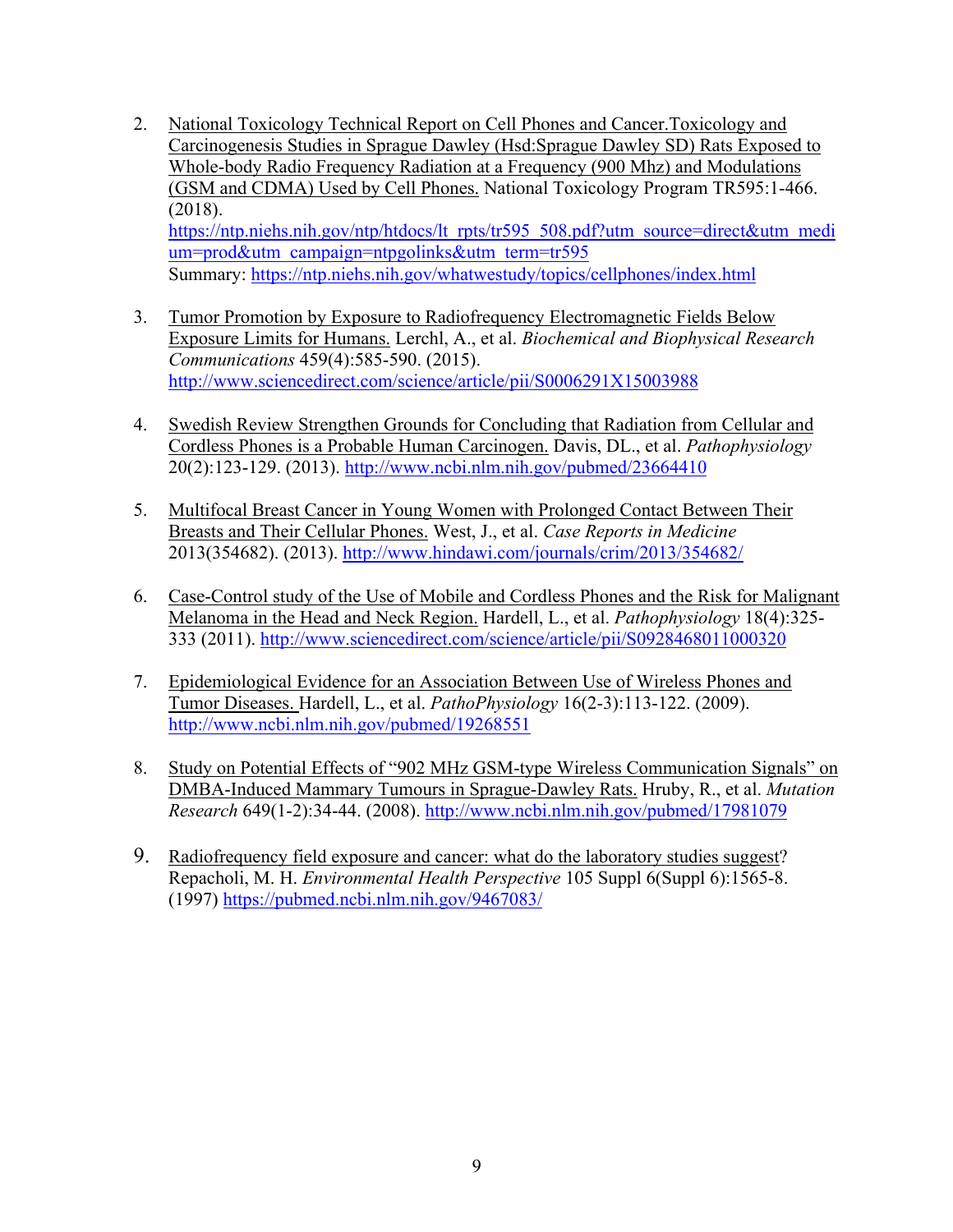## **VI. DNA DAMAGE AND GENE EXPRESSION CHANGES**

- 1. National Toxicology Technical Report on Cell Phones and Cancer.Toxicology and Carcinogenesis Studies in Sprague Dawley (Hsd:Sprague Dawley SD) Rats Exposed to Whole-body Radio Frequency Radiation at a Frequency (900 Mhz) and Modulations (GSM and CDMA) Used by Cell Phones. National Toxicology Program TR595:1-466. (2018). https://ntp.niehs.nih.gov/ntp/htdocs/lt\_rpts/tr595\_508.pdf?utm\_source=direct&utm\_medi um=prod&utm\_campaign=ntpgolinks&utm\_term=tr595 Summary: https://ntp.niehs.nih.gov/whatwestudy/topics/cellphones/index.html
- 2. Impact of radiofrequency radiation on DNA damage and antioxidants in peripheral blood lymphocytes of humans residing in the vicinity of mobile phone base stations. Zothansiama, M., et al. *Electromagnetic Biology and Medicine* 36(3):295-305. (2017). https://pubmed.ncbi.nlm.nih.gov/28777669/
- 3. Microwaves from Mobile Phones Inhibit 53BP1 Focus Formation in Human Stem Cells More Strongly Than in Differentiated Cells: Possible Mechanistic Link to Cancer Risk. Markova, E., et al. *Environmental Health Perspectives* 118(3):394-399. (2010). http://www.ncbi.nlm.nih.gov/pmc/articles/PMC2854769/
- 4. Radiofrequency Radiation and Gene/Protein Expression: A Review. McNamee, JP., et al. *Radiation Research* 172(3):265-287. (2009). http://www.ncbi.nlm.nih.gov/pubmed/19708776
- 5. Evaluation of HSP70 Expression and DNA Damage in Cells of a Human Trophoblast Cell Line Exposed to 1.8GHz Amplitude-Modulated Radiofrequency Fields. Valbonesi, P., et al. *Radiation Research* 169(3):270-279. (2008). http://www.ncbi.nlm.nih.gov/pubmed/18302482
- 6. Gene and Protein Expression Following Exposure to Radiofrequency Fields from Mobile Phones. Vanderstraeten, J., et al. *Environmental Health Perspectives* 116(9):1131-5. (2008). https://www.ncbi.nlm.nih.gov/pubmed/18795152
- 7. Nonthermal Effects of RadioFrequency-Field Exposure on Calcium Dynamics in Stem Cell-derived Neuronal Cells: Elucidation of Calcium Pathways. Rao, V.S., et al. *Radiation Research* 169(3):319-329. (2008). https://www.ncbi.nlm.nih.gov/pubmed/18302487
- 8. Gene Expression Changes in the Skin of Rats Induced by Prolonged 35 GHz Millimeter-Wave Exposure. Millenbaugh, NJ., et al. *Radiation Research* 169(3):288-300. (2008). http://www.ncbi.nlm.nih.gov/pubmed/18302488
- 9. DNA Damage in Molt-4 T-lymphoblastoid Cells Exposed to Cellular Telephone Radiofrequency Fields in Vitro. Philips, J., et al. *Bioelectrochemistry and Bioenergetics* 45(1):103-110. (1998). http://www.sciencedirect.com/science/article/pii/S0302459898000749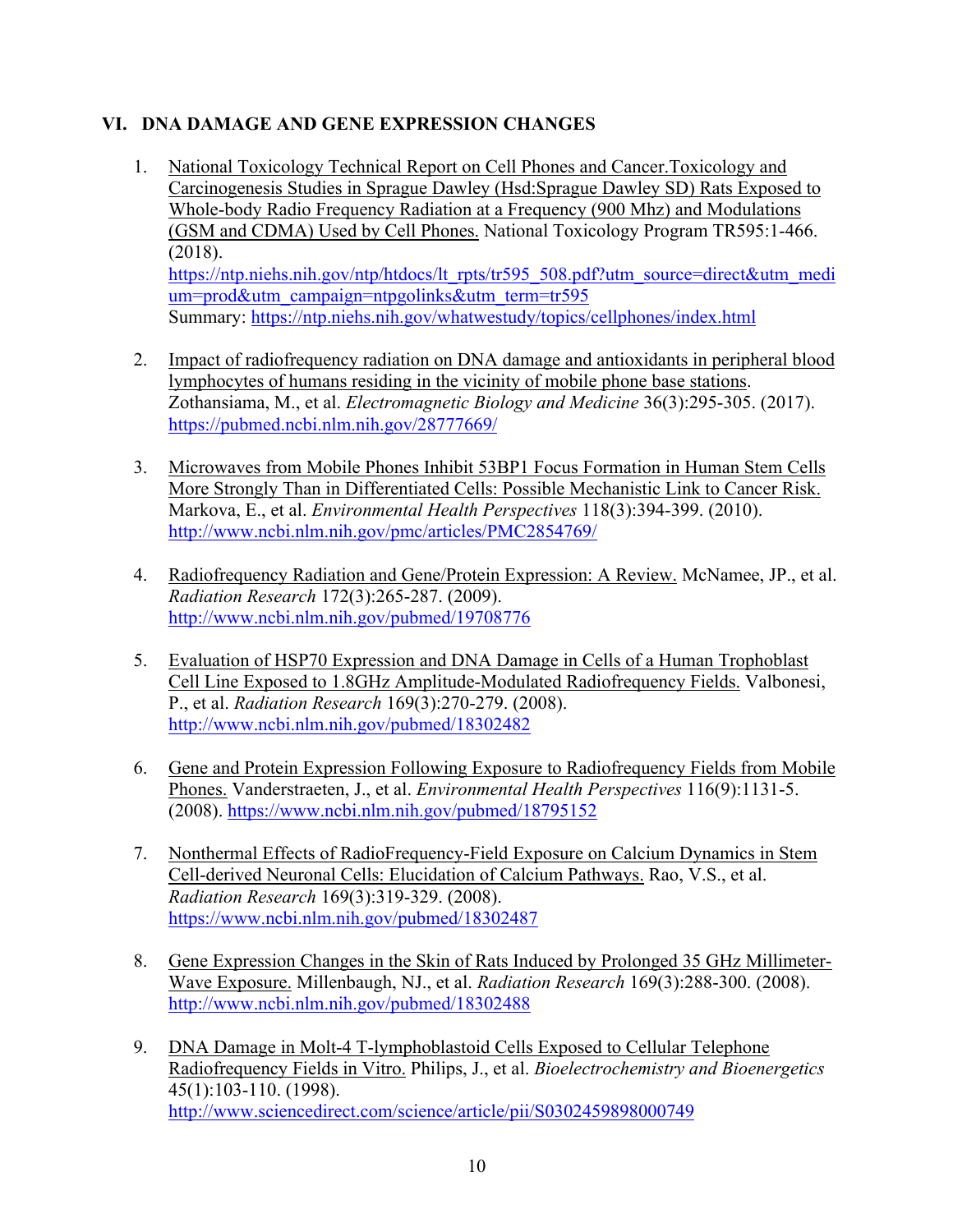## **VII. NEUROLOGICAL/COGNITIVE EFFECTS**

- 1. Early-Life Exposure to Pulsed LTE Radiofrequency Fields Causes Persistent Changes in Activity and Behavior in C57BL/6 J Mice. Broom, K., et al. *Bio Electro Magnetics*  40(7):498-511. (2019). https://onlinelibrary.wiley.com/doi/full/10.1002/bem.22217
- 2. Are Rises in Electro-Magnetic Field in The Human Environment, Interacting with Multiple Environmental Pollutions, The Tripping Point for Increases in Neurological Deaths in the Western World? Pritchard, C., et al. *Medical Hypotheses* 127: 76-83. (2019). https://www.sciencedirect.com/science/article/pii/S0306987719300040?via%3Dihub
- 3. Effect of 1800-2100 MHz Electromagnetic Radiation on Learning-Memory and Hippocampal Morphology in Swiss Albino Mice. Kishore, G., et al. *Journal of Clinical and Diagnostic Research* 12(2):14-17. (2019). https://www.researchgate.net/publication/330729256 Effect of 1800-2100 MHz Electromagnetic Radiation on Learning-Memory and Hippocampal Morphology in Swiss Albino Mice
- 4. Monitoring of BALB/C Strain Mice Health, Investigation of Behavior, Hematological Parameters Under the Effect of an Electromagnetic Field. Zymantiene, J., et al. *Medycyna Weterynarjna* 75(03):158-163. (2019). https://www.researchgate.net/publication/330652562\_Monitoring\_of\_BALBC\_strain\_mi ce health investigation of behavior hematological parameters under the effect of an \_electromagnetic\_field
- 5. 2.45 GHz Microwave Radiation Impairs Learning, Memory, and Hippocampal Synaptic Plasticity in The Rat. Karimi, N., et al. *Toxicology and Industrial Health* 34(12):873-883. (2018). https://www.ncbi.nlm.nih.gov/pubmed/30345889
- 6. Mobile Phone distance From Head and Temperature Changes of Radio Frequency Waves on Brain Tissue. Forouharmajd, F., et al. *International Journal of Preventative Medicine*  9(1):61. (2018). https://www.ncbi.nlm.nih.gov/pubmed/30123435
- 7. A Prospective Cohort Study of Adolescents' Memory Performance and Individual Brain Dose of Microwave Radiation from Wireless Communication. Foerster, M., et al. *Environmental Health Perspectives* 126(7). (2018). https://ehp.niehs.nih.gov/ehp2427/#tab3
- 8. Electromagnetic Radiation 2450 MHz Exposure Causes Cognition Deficit with Mitochondrial Dysfunction and Activation of Intrinsic Pathway of Apoptosis in Rats. Gupta, S.K., et al. *Journal of Biosciences* 43(2) 263-276. (2018). https://www.ias.ac.in/article/fulltext/jbsc/043/02/0263-0276
- 9. The Effect of Wi-Fi Electromagnetic Waves in Unimodal and Multimodal Object Recognition Tasks in Male Rats. Hassanshahi, A., et al. *Neurological Sciences* 38(6):1069-1076. (2017). https://www.ncbi.nlm.nih.gov/pubmed/28332042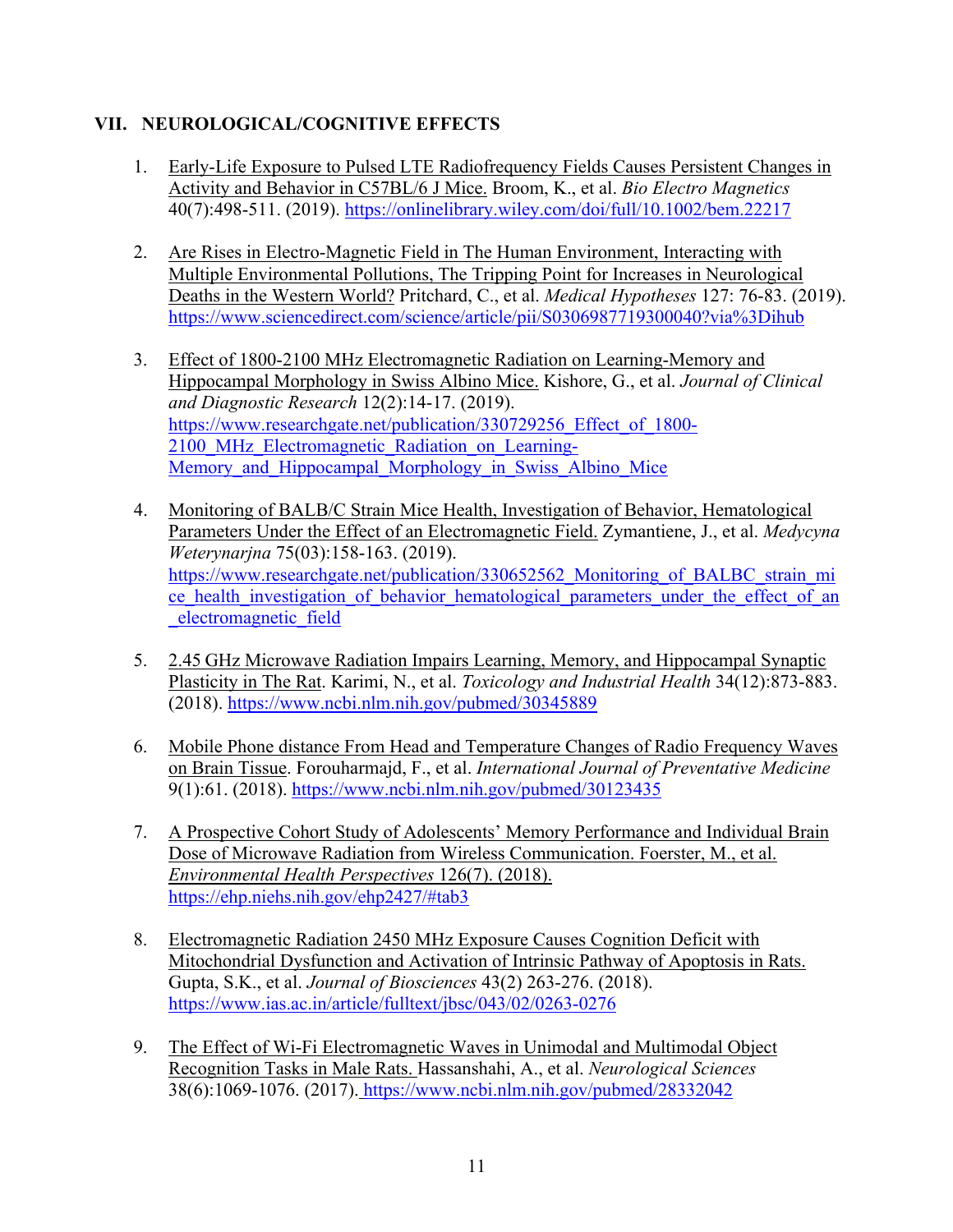- 10. Effects of Short and Long Term Electromagnetic Fields Exposure on the Human Hippocampus. Deniz, O.G., et al. *Journal of Microscopy and Ultrastructure* 5(4):191- 197. (2017). https://www.sciencedirect.com/science/article/pii/S2213879X17300524
- 11. Effects of Long Term Exposure of 900-1800 MHz Radiation Emitted from 2G Mobile Phone on Mice Hippocampus – A Histomorphometric Study. Mugunthan, N., et al. *Journal of Clinical and Diagnostic Research* 10(8):AF01-6. (2016). https://www.ncbi.nlm.nih.gov/pubmed/27656427?dopt=Abstract
- 12. Effect of Mobile Phone Radiation on Pentylenetetrazole-Induced Seizure Threshold in Mice. Kouchaki, E., et al. *Iranian Journal of Basic Medical Sciences* 19(7):800-3. (2016). https://www.ncbi.nlm.nih.gov/pubmed/27635206?dopt=Abstract
- 13. Effects of 3 Hz and 60Hz Extremely Low Frequency Electromagnetic Fields on Anxiety-Like Behaviors, Memory Retention of Passive Avoidance and ElectroPhysiological Properties of Male Rats. Rostami, A., et al. *Journal of Lasers in Medical Science* 7(2):120-125. (2016). http://www.ncbi.nlm.nih.gov/pubmed/27330708
- 14. Short-Term Memory in Mice is Affected by Mobile Phone Radiation. Ntzouni, MP., et al. *PathoPhysiology* 18(3):193-199. (2011). http://www.ncbi.nlm.nih.gov/pubmed/21112192
- 15. Use of Mobile Phones and Changes in Cognitive Function in Adolescents. Thomas, S., et al. *Occupational Environmental Medicine* 67(12):861-866. (2010). http://www.ncbi.nlm.nih.gov/pubmed/20798018
- 16. Increased Blood-Brain Barrier Permeability in Mammalian Brain 7 Days After Exposure to the Radiation from a GSM-900 Mobile Phone. Nittby, H., et al. *PathoPhysiology* 16(2- 3):103-12. (2009). http://www.ncbi.nlm.nih.gov/pubmed/19345073
- 17. Effects of GSM 1800 MHz on Dendritic Development of Cultured Hippocampal Neurons. Ning, W., et al. *Acta Pharmacoligica Sinica* 28(12):1873-1880. (2007). http://www.ncbi.nlm.nih.gov/pubmed/18031599
- 18. Neurological Effects of Radiofrequency Electromagnetic Radiation. Lai, H. *Advances in Electromagnetic Fields in Living Systems* 1:27-80. (1994). http://link.springer.com/chapter/10.1007%2F978-1-4615-2542-4\_2#page-1

## **VIII. CARDIOVASCULAR EFFECTS**

1. Exposure to cell phones reduces heart rate variability in both normal-weight and obese normotensive medical students. Alassiri, M., et al. *Explore (NY).* 16(4):264-270. (2020). https://www.ncbi.nlm.nih.gov/pubmed/32249199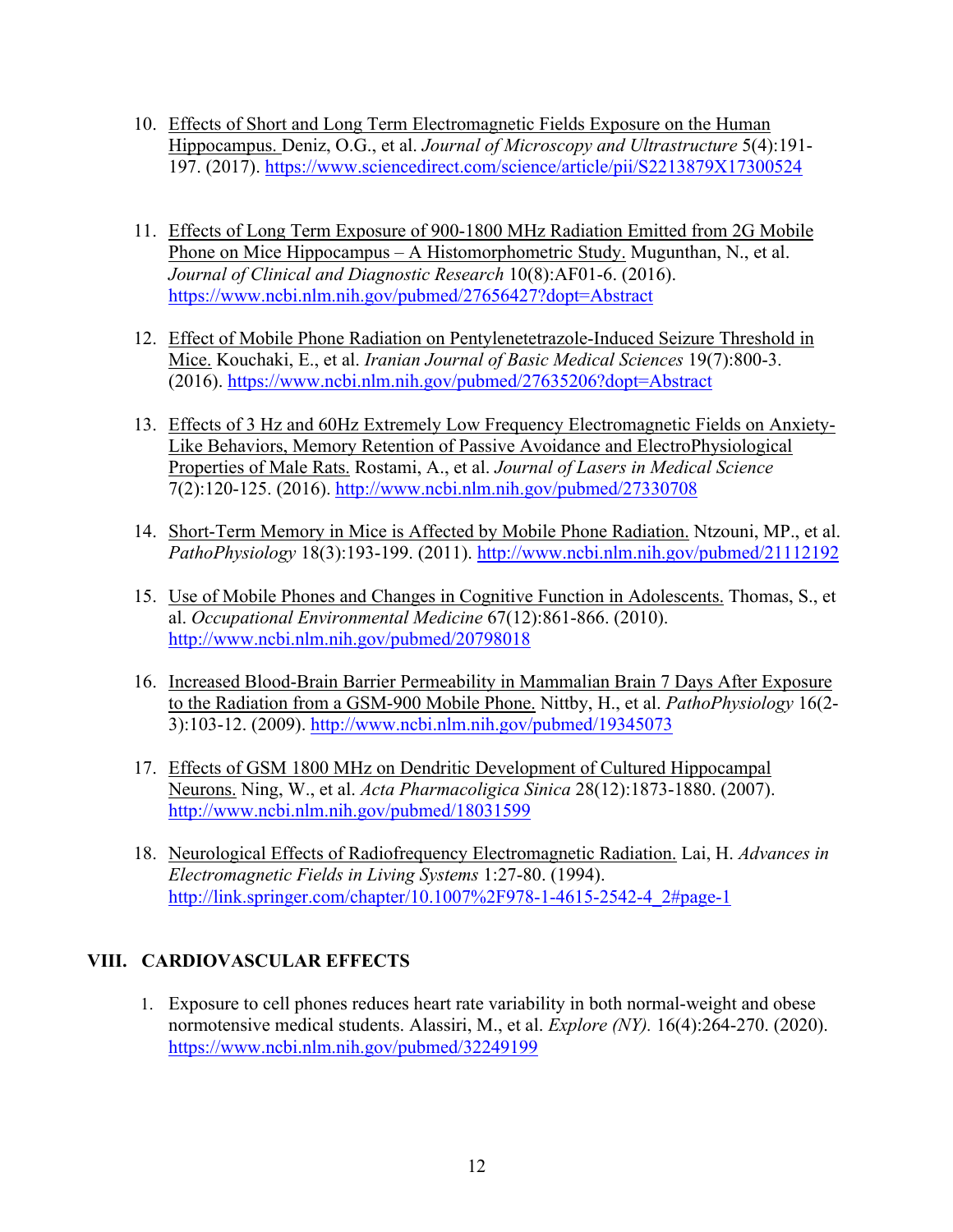- 2. Assessment of electromagnetic fields, vibration and sound exposure effects from multiple transceiver mobile phones on oxidative stress levels in serum, brain and heart tissue. Usman, J.D., et al. *Scientific African*. 7(e00271). (2020). https://www.sciencedirect.com/science/article/pii/S2468227620300090
- 3. Aluminium foil dampened the adverse effect of 2100 MHz mobile phone-induced radiation on the blood parameters and myocardium in rats. Kalanjati, V.P., et al. *Environmental Science and Pollution Research.* 26(12):11686-11689. (2019). https://www.ncbi.nlm.nih.gov/pubmed/30806932
- 4. National Toxicology Technical Report on Cell Phones and Cancer.Toxicology and Carcinogenesis Studies in Sprague Dawley (Hsd:Sprague Dawley SD) Rats Exposed to Whole-body Radio Frequency Radiation at a Frequency (900 Mhz) and Modulations (GSM and CDMA) Used by Cell Phones. *National Toxicology Program* TR595:1-466. (2018). https://ntp.niehs.nih.gov/ntp/htdocs/lt\_rpts/tr595\_508.pdf?utm\_source=direct&utm\_medi um=prod&utm\_campaign=ntpgolinks&utm\_term=tr595 Summary: https://ntp.niehs.nih.gov/whatwestudy/topics/cellphones/index.html
- 5. Wi-Fi Is an Important Threat to Human Health. Pall, M. *Environmental Research.* 164:405-416. (2018). https://pubmed.ncbi.nlm.nih.gov/29573716/
- 6. Report of final results regarding brain and heart tumors in Sprague-Dawley rats exposed from prenatal life until natural death to mobile phone radiofrequency field representative of a 1.8 GHz GSM base station environmental emission. Falcioni, L., et al. *Environmental Research*. 165:496-503. (2018). https://www.sciencedirect.com/science/article/abs/pii/S0013935118300367
- 7. Cardiovascular disease: Time to identify emerging environmental risk factors. Bandara, P., et al. *European Journal of Preventative Cardiology.* 24(17):1819-1823. (2017). https://journals.sagepub.com/doi/10.1177/2047487317734898
- 8. The effects of the duration of mobile phone use on heart rate variability parameters in healthy subjects. Ekici, B., et al. *The Anatolian Journal of Cardiology.* 16(11):833-838. (2016). https://www.ncbi.nlm.nih.gov/pubmed/27109242
- 9. Effects of acute exposure to WIFI signals (2.45 GHz) on heart variability and blood pressure in Albinos rabbit*.* Saili, L., et al. *Environmental Toxicology and Pharmacology*. 40(2):600-605. (2015). http://www.sciencedirect.com/science/article/pii/S1382668915300594
- 10. Electromagnetic fields promote severe and unique vascular calcification in an animal model of ectopic calcification. Shuvy, M., et al. *Experimental and Toxicologic Pathology.* 66(7):345-350. (2014). https://pubmed.ncbi.nlm.nih.gov/24882371/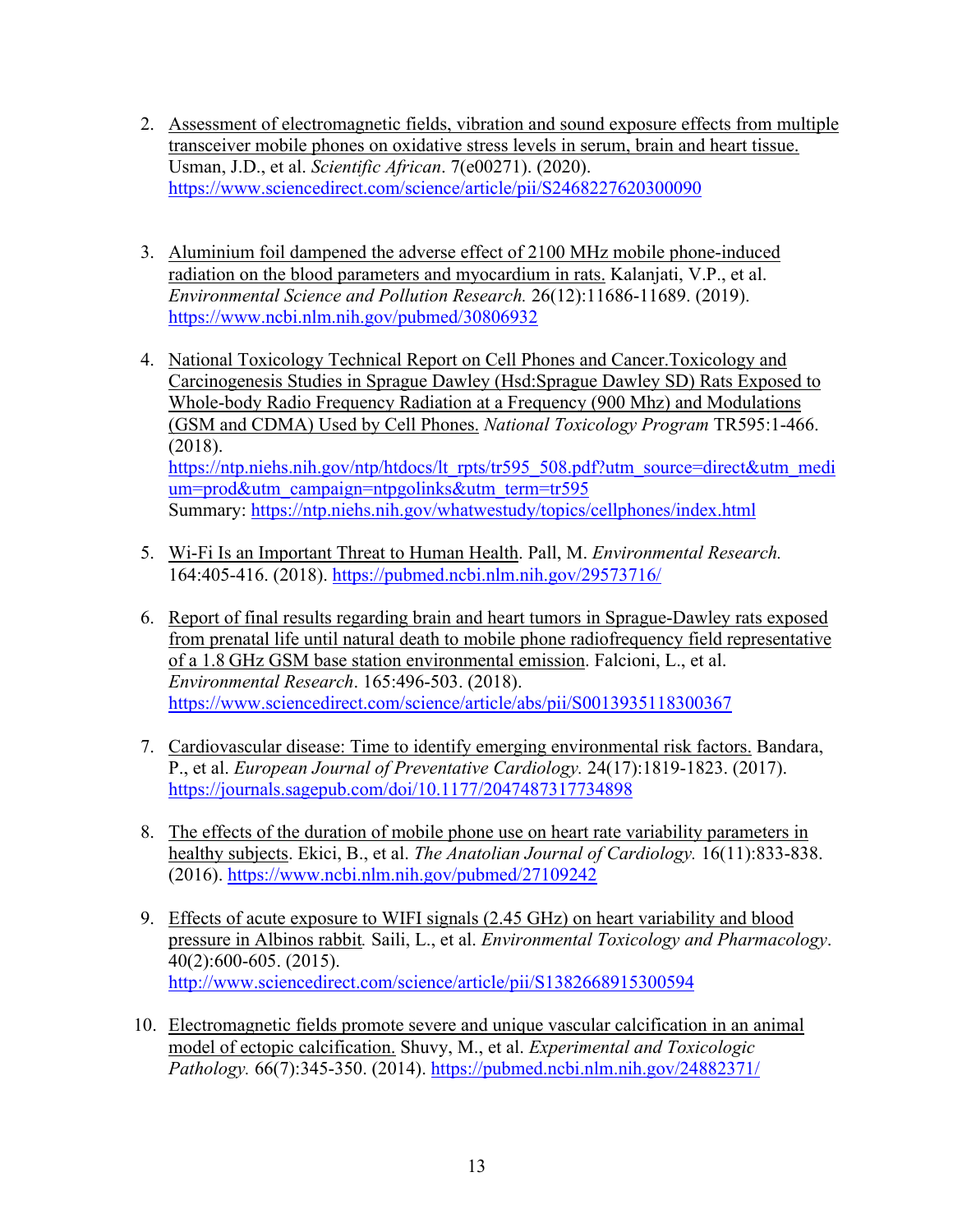- 11. The effects of prenatal exposure to a 900-MHz electromagnetic field on the 21-day-old male rat heart. Türedi, S. et al. *Electromagnetic Biology and Medicine*. 34(4):390-397. (2014). https://www.ncbi.nlm.nih.gov/pubmed/25166431
- 12. Electromagnetic fields act via activation of voltage-gated calcium channels to produce beneficial or adverse effects. Pall, M.L. *Journal of Cellular and Molecular Medicine.* 17(8):958–965. (2013). https://www.ncbi.nlm.nih.gov/pubmed/23802593
- 13. Electromagnetic fields produced by incubators influence heart rate variability in newborns. Bellieni, C.V., et al. *Archives of Disease in Childhood – Fetal and Neonatal Edition.* 93(4):F298-F301. (2008). https://www.ncbi.nlm.nih.gov/pubmed/18450804
- 14. Radiofrequency/microwave radiation biological effects and Safety standards: A review. Bolen, S.M. *Griffiss Air Force Base, New York: United States Air Force Materiel Command.* 1-32. (1994). https://electromagnetichealth.org/wpcontent/uploads/2015/01/RF\_effects\_USAF.pdf
- 15. Biological Effects of Radio Frequency Radiation in Eurasian Communist Countries. Adams, R.L., et al. *U.S. Medical Intelligence and Information Agency.* 1-35. (1975). https://mdsafetech.files.wordpress.com/2019/12/army-intelligence-research-onbiological-effects-of-radio-frequency-radiation-in-eurasian-communist-countries-1976..pdf

# **IX. MALE FERTILITY**

- 1. Long-Term Exposure to 4G Smartphone Radiofrequency Electromagnetic Radiation Diminished Male Reproductive Portential by Directly Disrupting Spck3-MMP2-BTB Axis in the Testes of Adult Rats. Yu, G., et al. *Science of The Total Environment* 698(133860). (2020). https://www.sciencedirect.com/science/article/pii/S0048969719338082?via%3Dihub
- 2. Radiations and Male Fertility. Kesari, K., et al. *Reproductive Biology and Endocrinology*  16(118). (2018). https://rbej.biomedcentral.com/articles/10.1186/s12958-018-0431-1
- 3. The Effect of 2.45 GHz Non-Ionizing Radiation on the Structure and Ultrastructure of The Testis in Juvenile Rats. Simaiova, V., et al. *Histology and Histopathology* 34(4):18049. (2018). https://www.researchgate.net/publication/327941558 The effect of 245 GHz nonionizing radiation on the structure and ultrastructure of the testis in juvenile rats
- 4. Modulatory Effect of 900 MHz Radiation on Biochemical and Reproductive Parameters in Rats. Narayanan, SN., et al. *Bratislava Medical Journal* 119(9):581-587. (2018). https://www.ncbi.nlm.nih.gov/pubmed/30226070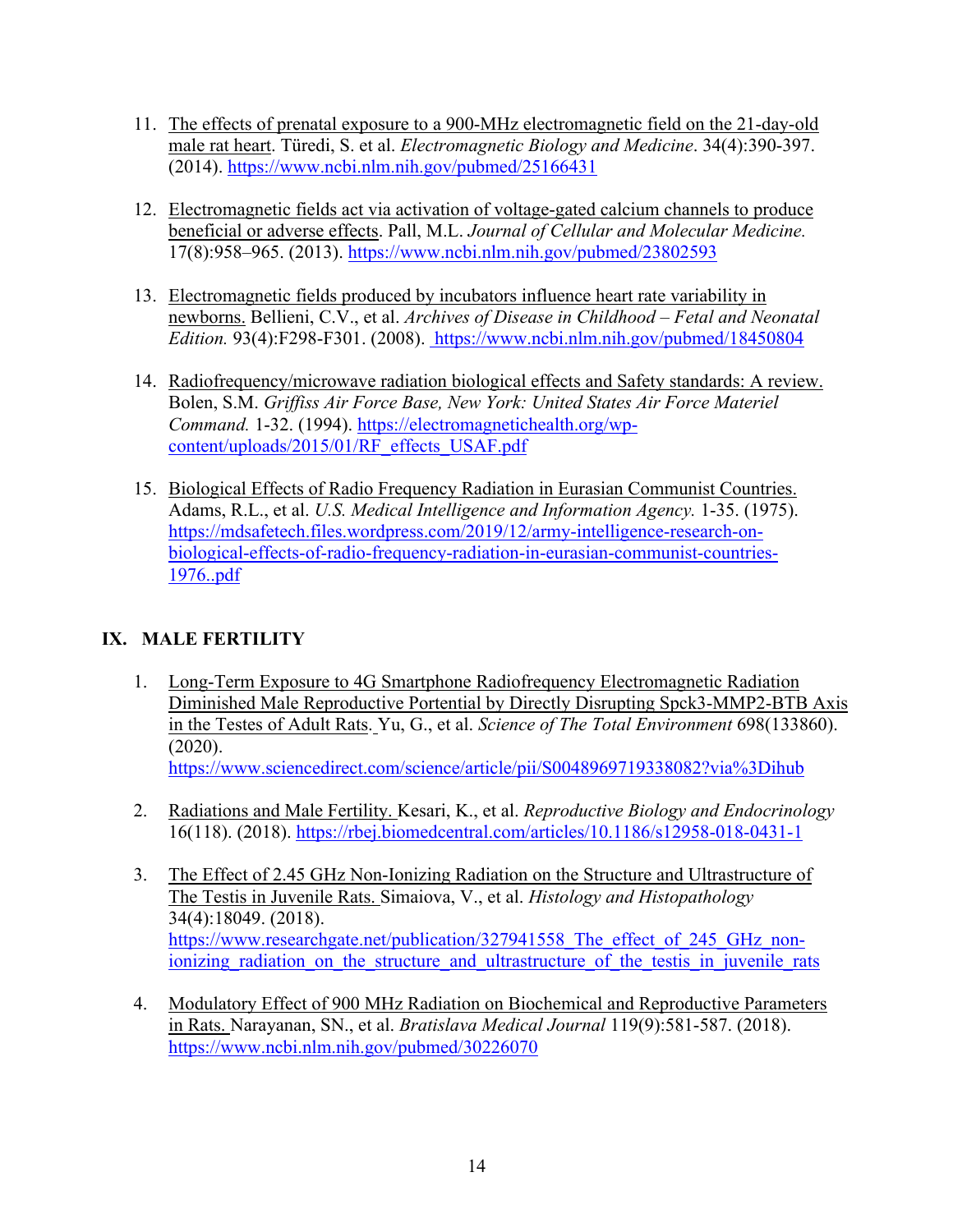- 5. Aloe Arborescens Juice Prevents EMF-Induced Oxidative Stress and Thus Protects from Pathophysiology in the Male Reproductive System In Vitro. Solek, P., et al. *Environmental Research* 166:141-149. (2018). https://www.sciencedirect.com/science/article/pii/S0013935118301063?via=ihub
- 6. Radiofrequency Radiation (900 MHz)-Induced DNA Damage and Cell Cycle Arrest in Testicular Germ Cells in Swiss Albino Mice. Pandey, N., et al. *Toxicology and Industrial Health* 33(4) 373-384. (2017). https://www.ncbi.nlm.nih.gov/pubmed/27738269
- 7. The Effects of Radiofrequency Electromagnetic Radiation on Sperm Function. Houston, BJ., et al. *Reproduction* 152(6):R263-R276. (2016). https://pubmed.ncbi.nlm.nih.gov/27601711/
- 8. Male Fertility and its Association with Occupational and Mobile Phone Tower Hazards: An Analytical Study. Al-Quzwini, O., et al. *Middle East Fertility Society Journal* 21(4):236-240. (2016). https://www.sciencedirect.com/science/article/pii/S1110569016300127
- 9. Sperm DNA Damage The Effect of Stress and Everyday Life Factors. Radwan, M., et al. *International Journal of Impotence Research* 28(4):148-154. (2016). https://www.ncbi.nlm.nih.gov/pubmed/27076112
- 10. Electromagnetic Radiation at 900 MHz Induces Sperm Apoptosis through bcl-2, bax and caspase-3 Signaling Pathways in Rats. Liu, Q., et al. *Journal of Reproductive Health*  12:65. (2015). https://www.ncbi.nlm.nih.gov/pmc/articles/PMC4523914/
- 11. Habits of Cell Phone usage and Sperm Quality Does It Warrant Attention? Zilberlicht, A., et al. *Reproductive BioMedicine Online* 31(3):421-426. (2015). http://www.ncbi.nlm.nih.gov/pubmed/26206279
- 12. In Vitro Effect of Cell Phone Radiation on Motility, DNA Fragmentation and Clusterin Gene Expression in Human Sperm. Zalata, A., et al. *International Journal of Fertility and Sterility* 9(1):129-136. (2015). http://www.ncbi.nlm.nih.gov/pmc/articles/PMC4410031/
- 13. Extremely Low frequency Magnetic Fields Induce Spermatogenic Germ Cell Apoptosis: Possible Mechanism. Lee, S., et al. *BioMed Research International* 2014(567183). (2014). https://www.hindawi.com/journals/bmri/2014/567183/
- 14. Effect of mobile telephones on sperm quality: A systematic review and meta-analysis. Adams, J., et al. *Environment International* 70:106-112. (2014). https://www.sciencedirect.com/science/article/pii/S0160412014001354
- 15. Effect of Electromagnetic Field Exposure on the Reproductive System. Gye, M., et al. *Journal of Clinical and Experimental Reproductive Medicine* 39(1):1-19. (2012). http://www.ncbi.nlm.nih.gov/pmc/articles/PMC3341445/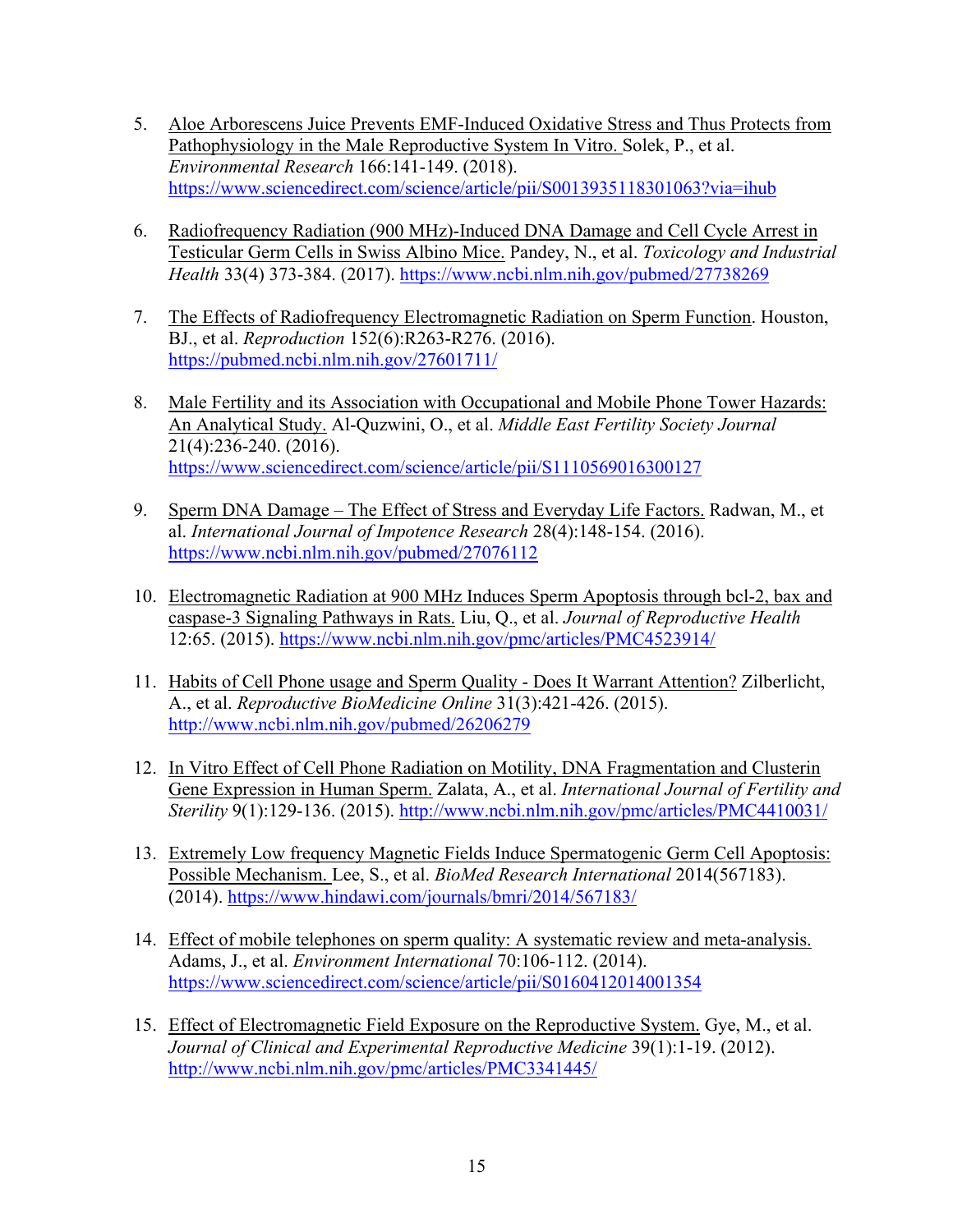- 16. Effects of the Exposure of Mobile Phones on Male Reproduction: A Review of the Literature. La Vignera, S., et al. *Journal of Andrology* 33(3):350-356. (2012). https://www.ncbi.nlm.nih.gov/pubmed/21799142
- 17. Use of Laptop Computers Connected to Internet Through Wi-Fi Decreases Human Sperm Motility and Increases Sperm DNA Fragmentation. Avendano, C., et al. *Fertility and Sterility* 97(1):39-45. (2012). https://www.fertstert.org/article/S0015-0282(11)02678- 1/fulltext
- 18. Exposure to Magnetic fields and the Risk of Poor Sperm Quality. Li, D.K, et al. *Journal of Reproductive Toxicology* 29(1):86-92. (2010). http://www.ncbi.nlm.nih.gov/pubmed/19910156
- 19. Mobile Phone Radiation Induces Reactive Oxygen Species Production and DNA Damage in Human Spermatozoa *In Vitro.* De Luliis, G., et al. *PLoS ONE* 4(7). (2009). http://journals.plos.org/plosone/article?id=10.1371/journal.pone.0006446
- 20. Radio Frequency Electromagnetic Radiation (Rf-EMR) from GSM Mobile Phones Induces Oxidative Stress and Reduces Sperm Motility in Rats. Mailankot, M., et al. *Clinics (San Paulo)* 64(6):561-5. (2009). http://www.ncbi.nlm.nih.gov/pubmed/19578660
- 21. Cell Phones: Modern Man's Nemesis? Makker, K., et al. *Reproductive BioMedicine Online* 18(1):148-157. (2009). http://www.ncbi.nlm.nih.gov/pubmed/19146782
- 22. Indicative SAR Levels Due to an Active Mobile Phone in a Front Trouser Pocket in Proximity to Common Metallic Objects. Whittow, WG., et al. *IEEE Xplore* 149-152 (2008). http://ieeexplore.ieee.org/xpl/articleDetails.jsp?reload=true&arnumber=4516888
- 23. Effect of Cell Phone Usage on Semen Analysis in Men Attending Infertility Clinic: An Observational Study. Agarwal, A., et al. Fertility and Sterility 89(1):124-128. (2008). http://www.ncbi.nlm.nih.gov/pubmed/17482179
- 24. Cell Phones and Male Infertility: Dissecting the Relationship. Deepinder, F., et al. *Reproductive BioMedicine Online* 15(3):266-270. (2007). http://www.ncbi.nlm.nih.gov/pubmed/17854521
- 25. Evaluation of the Effect of Using Mobile Phones on Male Fertility. Wdowiak, A., et al. *Annals of Agricultural and Medicine* 14(1):169-172. (2007). http://www.ncbi.nlm.nih.gov/pubmed/17655195

## **X. ELECTROMAGNETIC SENSITIVITY**

1. Becoming Electro-Hypersensitive: A Replication Study. Dieudonne, M. *Bioelectromagnetic* 40:188-200. (2019). https://www.ncbi.nlm.nih.gov/pubmed/30920673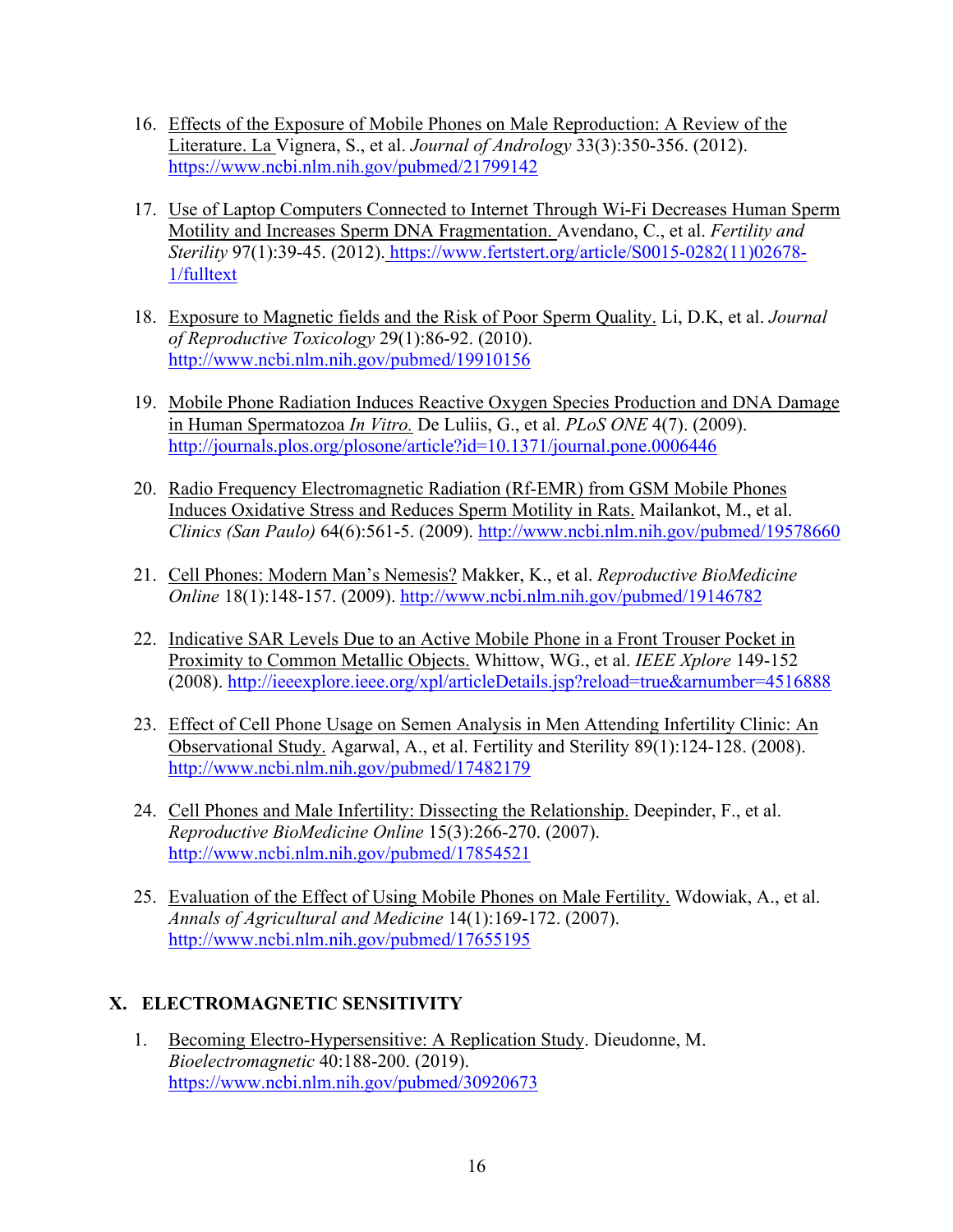- 2. Functional Brain MRI in Patients Complaining of Electrohypersensitivity After Long Term Exposure to Electromagnectic Fields. Heuser, G. et al. *Reviews on Environmental Health* 32(3):291-299. (2017). https://www.ncbi.nlm.nih.gov/pubmed/28678737
- 3. "Hot Nano Spots" as an Interpretation of So-Called Non-Thermal Biological Mobile Phone Effects. Pfutzner, H. *Journal of Electromagnetic Analysis and Applications* 8(3):62-69. (2016). http://www.scirp.org/journal/PaperInformation.aspx?PaperID=65212
- 4. Analysis of the Genotoxic Effects of Mobile Phone Radiation Using Buccal Micronucleus Assay: A Comparative Evaluation. Banerjee, S., et al. *Journal of Clinical and Diagnostic Research* 10(3):ZC82-ZC85. (2016). https://www.ncbi.nlm.nih.gov/pubmed/27135009
- 5. Tinnitus and Cell Phones: The Role of Electromagnetic Radiofrequency Radiation. Medeiros, L., et al. *Brazilian Journal of Otorhinolaryngology* 82(1):97-104. (2016). http://www.sciencedirect.com/science/article/pii/S1808869415001639
- 6. Microwave Frequency Electromagnetic Fields (EMFs) Produce Widespread Neuropsychiatric Effects Including Depression. Pall, M. *Journal of Chemical Neuroanatomy.* 7(Part B):43-51. (2016). https://www.sciencedirect.com/science/article/pii/S0891061815000599?via%3Dihub
- 7. Subjective Symptoms Related to GSM Radiation from Mobile Phone Base Stations: a Cross-Sectional Study. Gomez-Perretta, C., et al. *BMJ Open* 3(12). (2013). http://bmjopen.bmj.com/content/3/12/e003836.full
- 8. Green Communication- A Stipulation to Reduce Electromagnetic Hypersensitivity from Cellular Phones. Kumar, N., et al. *Procedia Technology* 4:682-686. (2012). http://www.sciencedirect.com/science/article/pii/S2212017312003891
- 9. Electromagnetic Hypersensitivity: Fact or Fiction? Genius, S. et al. *Science of the Total Environment* 414(1):103-112. (2012). http://www.sciencedirect.com/science/article/pii/S0048969711012733
- 10. Neurobehavioral Effects Among Inhabitants Around Mobile Phone Base Stations. Abdel-Rassoul, G., et al. *NeuroToxicology* 28(2):434-440. (2007). http://www.sciencedirect.com/science/article/pii/S0161813X06001835
- 11. Electrohypersensitivity: Sate-Of-The-Art of A Functional Impairment. Johansson, O. *Electromagnetic Biology and Medicine* 25(4): 245-258. (2006). https://www.ncbi.nlm.nih.gov/pubmed/17178584
- 12. Electromagnetic Hypersensitivity: Biological Effects of Dirty Electricity With Emphasis on Diabetes and Multiple Sclerosis. Havas, M. *Electromagnetic Biology and Medicine*  25(4): 259-268. (2006). https://www.ncbi.nlm.nih.gov/pubmed/17178585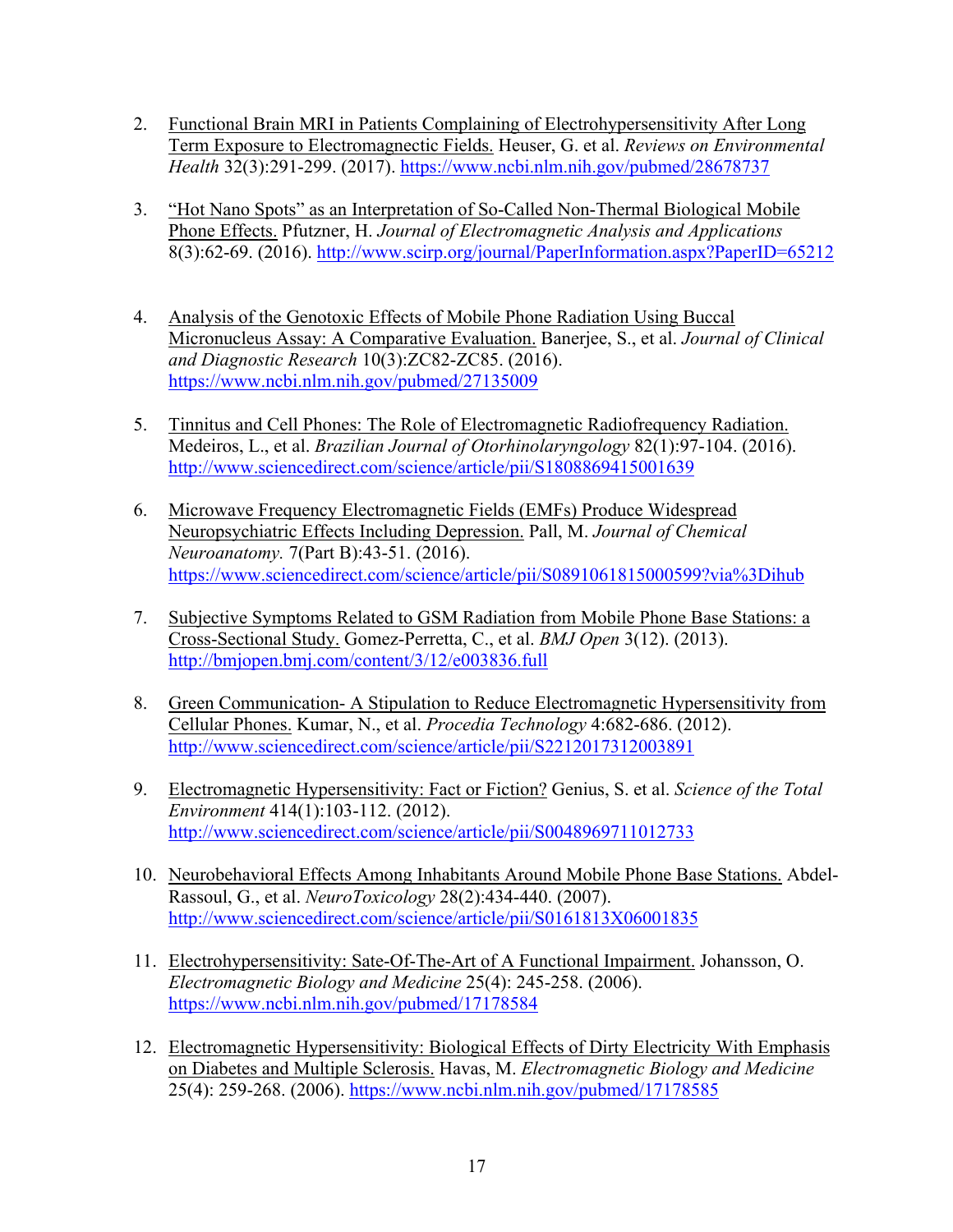- 13. Establishing the Health Risks of Exposure to Radiofrequency Fields Requires Multidisciplinary Research. Hietanen, M. *Scandinavian Journal of Work, the Environment, and Health* 32(3):169-170. (2006). http://www.sjweh.fi/show\_abstract.php?abstract\_id=994
- 14. Hypersensitivity of Human Subjects to Environmental Electric and Magnetic Field Exposure: A Review of the Literature. Levallois, P. *Environmental Health Perspectives* 110(4):613-8. (2002). https://ehp.niehs.nih.gov/doi/pdf/10.1289/ehp.02110s4613
- 15. Electric Hypersensitivity and Neurophysiological Effects of Cellular Phones Facts of Needless Anxiety. Harma, M. *Scandinavian Journal of Work, the Environment and Health* 26(2):85-86. (2000). http://www.sjweh.fi/show\_abstract.php?abstract\_id=515
- 16. Radiofrequency (RF) Sickness in the Lilienfeld Study: An Effect of Modulated Microwaves? Liakouris, A. *Archives of Environmental Health: An International Journal.*  53(3):236-238 (1998). https://www.tandfonline.com/doi/abs/10.1080/00039899809605701?journalCode=vzeh20

# **XI. IMPLANTED MEDICAL DEVICES**

- 1. Ad Hoc Electromagnetic Compatibility Testing of Non-Implantable Medical Devices and Radio Frequency Identification. Seidman S., et al. *Biomedical Engineering Online* 12:71. (2013). http://www.ncbi.nlm.nih.gov/pmc/articles/PMC3716957/
- 2. Electromagnetic Interference of Pacemakers. Lakshmanadoss, U., et al. *Intech* 229-252. (2011). http://cdn.intechopen.com/pdfs-wm/13783.pdf
- 3. Interference Between Mobile Phones and Pacemakers: A Look Inside. Censi, F., et al. *Annali Dell'Istituto Superiore di Sanità* 43(3):254-259. (2007). http://www.ncbi.nlm.nih.gov/pubmed/17938456
- 4. Electromagnetic Interference on Pacemakers. Erdogan, O. *Indian Pacing and Electrophysiology Journal* 2(3):74-78. (2002). http://www.ncbi.nlm.nih.gov/pmc/articles/PMC1564060/
- 5. Electromagnetic Interference in Patients with Implanted Cardioverter-Defibrillators and Implantable Loop Recorders. Sousa, M., et al. *Indian Pacing and Electrophysiology Journal* 2(3):79-84. (2002). http://www.ncbi.nlm.nih.gov/pmc/articles/PMC1564059/
- 6. Radiofrequency Interference with Medical Devices. A Technical Information Statement. *IEEE Engineering in Medicine and Biology Magazine* 17(3):111-4. (1998). http://www.ncbi.nlm.nih.gov/pubmed/9604711
- 7. Cellular Telephones and Pacemakers: Urgent Call or Wrong Number? Ellenbogen, KA., et al. *Journal of the American College of Cardiology* 27(6):1478-9. (1996). http://www.ncbi.nlm.nih.gov/pubmed/8626961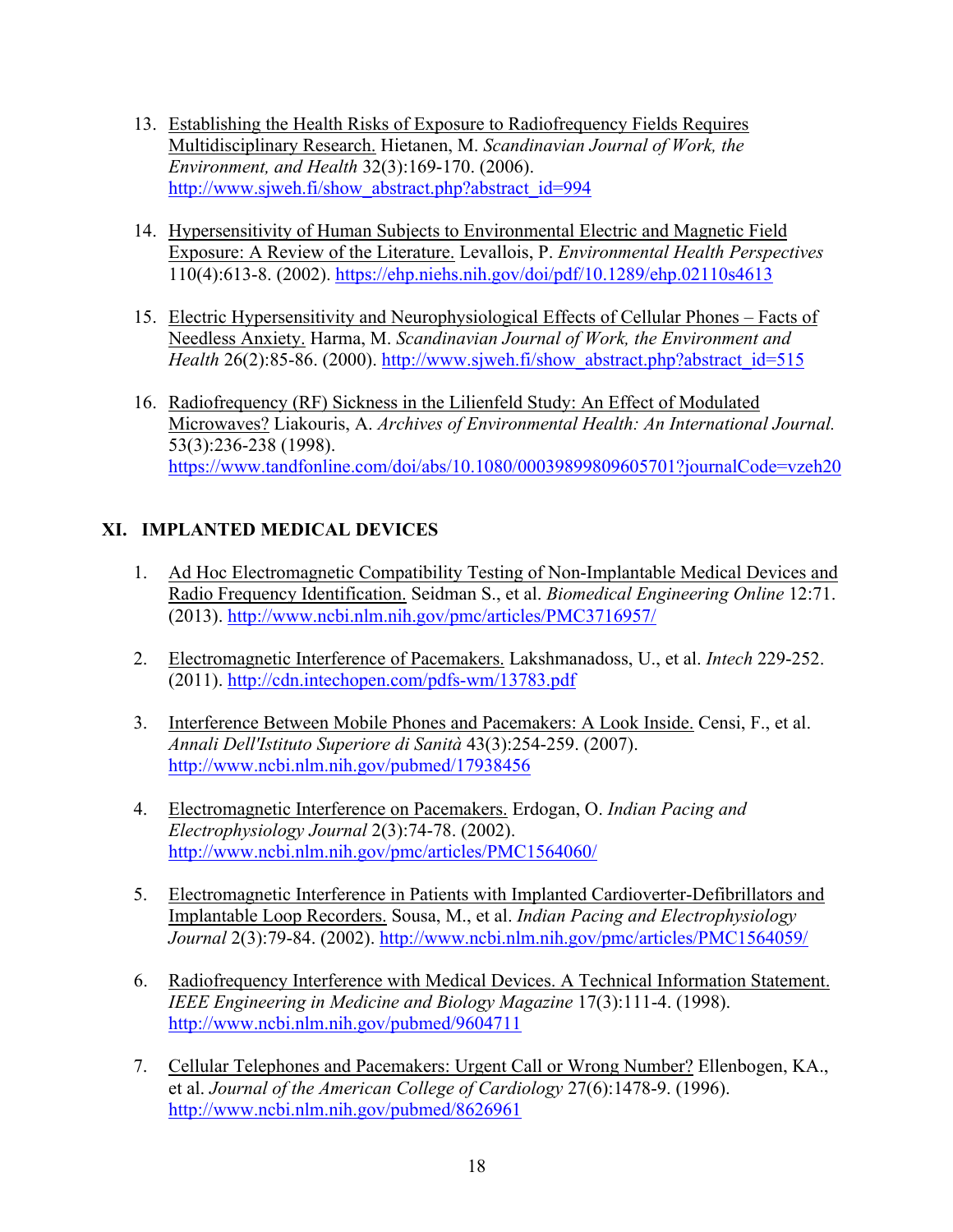## **XII. 5G EFFECTS**

- 1. Millimeter (MM) wave and microwave frequency radiation produce deeply penetrating effects: the biology and the physics. Pall, M. *Reviews on Environmental Health.*  10.1515/reveh-2020-0165. (2021) https://pubmed.ncbi.nlm.nih.gov/34043892/
- 2. Model of Steady-state Temperature Rise in Multilayer Tissues Due to Narrow-beam Millimeter-wave Radiofrequency Field Exposure. Gajda, Gregory B., et al. *Health Physics* 117(3):254-266. (2019). https://pubmed.ncbi.nlm.nih.gov/31125321/
- 3. Untargeted Metabolomics Unveil Alterations of Biomembranes Permeability in HumanHaCaT Keratinocytes Upon 60 HGz Millimeter-Wave Exposure. Pogam, Pierre., et al. *Scientific Reports* 9(9343).(2019). https://www.ncbi.nlm.nih.gov/pmc/articles/PMC6597695/
- 4. Ocular Response to Millimeter Wave Exposure Under Different Levels of Humidity. Kojima, M., et al. *Journal of Infrared Milli Terahz Waves* 40:574–584. (2019). https://link.springer.com/article/10.1007/s10762-019-00586-0
- 5. Millimeter Wave Radiation Activates Leech Nociceptors via TRPV1-Like Receptor Sensitization. Romanenko, S., et al. *Biophysical Journal* 116(12):2331-2345. (2019). https://www.biorxiv.org/content/biorxiv/early/2018/11/28/480665.full.pdf
- 6. Systematic Derivation of Safety Limits for Time-Varying 5G Radiofrequency Exposure Based on Analytical Models and Thermal Dose. Neufeld, E., et al. *Health Physics Society*  115(6):705-711. (2018). https://www.ncbi.nlm.nih.gov/pubmed/30247338
- 7. Towards 5G Communication Systems: Are There Health Implications? Ciaula, AD. *International Journal of Hygiene and Environmental Health* 367-375. (2018). https://www.sciencedirect.com/science/article/pii/S1438463917308143
- 8. 5G Wireless Telecommunications Expansion: Public Health and Environmental Implications. Russell, C.L. *Environmental Research* 165:484-495. (2018). https://www.sciencedirect.com/science/article/pii/S0013935118300161
- 9. The Human Skin As A Sub-THz Receiver Does 5G Pose a Danger To It or Not? Betzalel, N., et al. *Environmental Research* 163:208-216 (2018). https://www.sciencedirect.com/science/article/pii/S0013935118300331?via%3Dihub
- 10. The Modeling of the Absorbance of Sun-THz Radiation by Human Skin. Betzalel, N., et al. *IEEE Transactions on Terahertz Science and Technology* 7(5):521-528. (2017). https://ieeexplore.ieee.org/document/8016593/
- 11. Human Exposure to RF Fields in 5G Downlink. Nasim, I. et al. *Georgia Southern University* (2017). https://arxiv.org/pdf/1711.03683.pdf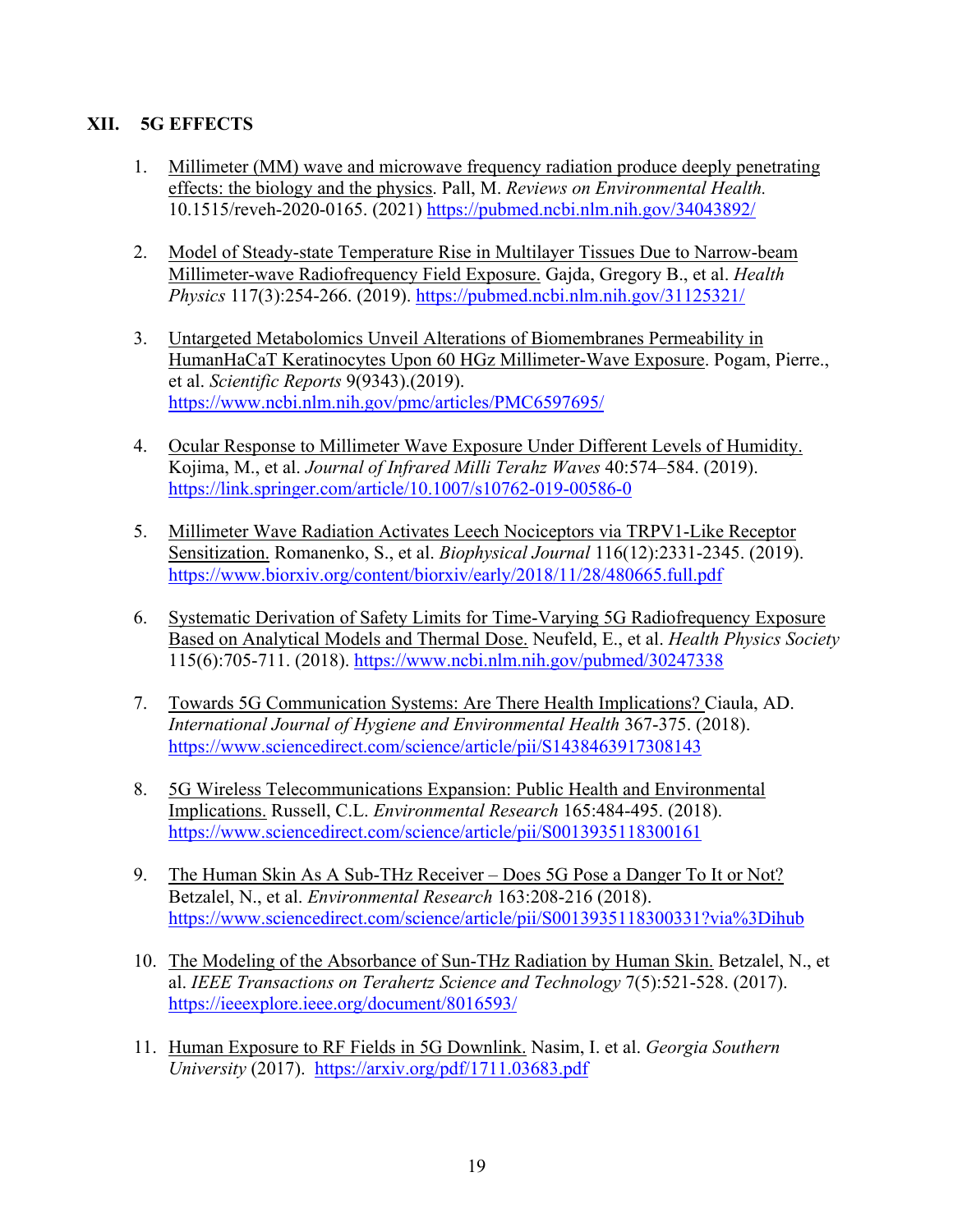- 12. The Human body and Millimeter-Wave Wireless Communication Systems: Interactions and Implications. Wu, T., et al. *IEEE International Conference on Communications*  (2015). https://ieeexplore.ieee.org/document/7248688
- 13. State of Knowledge on Biological Effects at 40-60 GHz. Drean, Y., et al. *Comptes Rendus Physique* 14(5):402-411*.* (2013). https://www.sciencedirect.com/science/article/pii/S1631070513000480
- 14. Effects of millimeter waves radiation on cell membrane-A brief review. Ramundo-Orlando, Alfonsina. *Journal of Infrared, Millimeter, and Terahertz Waves* 31(12):1400- 1411 (2010). https://www.researchgate.net/publication/220043219 Review Article Effects of millim eter waves radiation on cell membrane
- 15. Human Skin as Arrays of Helical Antennas in Millimeter and Submillimeter Wave Range. Feldman, Y., et al. *The American Physical Society* 100(12):128102. (2008). https://www.ncbi.nlm.nih.gov/pubmed/18517913

# **XIII. WILDLIFE AND PLANTS**

# **WILDLIFE**

- 1. Increased aggression and reduced aversive learning in honey bees exposed to extremely low frequency electromagnetic fields. Shepherd, S., et al. *PLoS ONE* 14 (10):e0223614 (2019). https://journals.plos.org/plosone/article?id=10.1371/journal.pone.0223614
- 2. Exposure of Insects to Radio-Frequency Electromagnetic Fields from 2 to 120 GHz. Theilens, A., et al. *Scientific Reports.* 8(3924):1-10. (2018). https://www.nature.com/articles/s41598-018-22271-3.pdf
- 3. Anthropogenic radiofrequency electromagnetic fields as an emerging threat to wildlife orientation. Balmori, A. *Science of The Total Environment* 518-519: 58-60 (2015). https://www.sciencedirect.com/science/article/abs/pii/S0048969715002296
- 4. Magnetoreception in birds: the effect of radio-frequency fields. Wiltschko, R., et al. *Journey of the Royal Society Interface.* 12(103). (2015). https://royalsocietypublishing.org/doi/pdf/10.1098/rsif.2014.1103
- 5. Electrosmog and species conservation. Balmori, A. *Science of the Total Environment* 496: 314-316. (2014). https://pubmed.ncbi.nlm.nih.gov/25089692/
- 6. Anthropogenic electromagnetic noise disrupts magnetic compass orientation in a migratory bird. Engels, S., et al. *Nature* 509:353-356. (2014). https://pubmed.ncbi.nlm.nih.gov/24805233/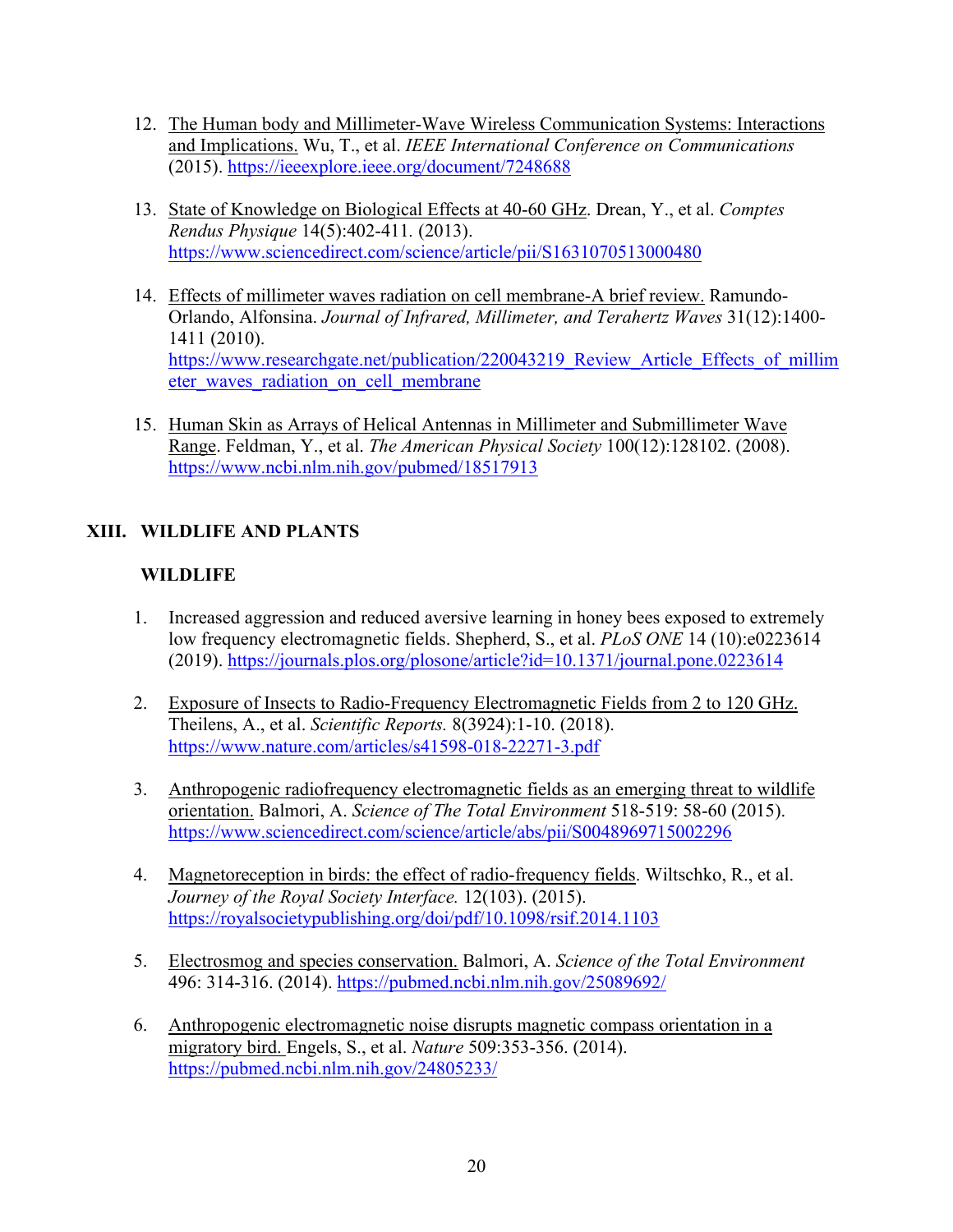- 7. Drosophila oogenesis as a bio-marker responding to EMF sources. Margaritis, L, H., et al. *Electromagnetic Biology and Medicine* 33(3):165-189. (2014). https://pubmed.ncbi.nlm.nih.gov/23915130/
- 8. A review of the ecological effects of radiofrequency electromagnetic fields (RF-EMF). Cucurachi, C., et al. *Environment International* 51:116-140. (2013). https://www.sciencedirect.com/science/article/pii/S0160412012002334
- 9. Ants can be used as bio-indicators to reveal biological effects of electromagnetic waves from some wireless apparatus. Cammaerts, MC., et al. *Electromagnetic Biology and Medicine* 33(4):282-288. (2013). https://pubmed.ncbi.nlm.nih.gov/23977878/
- 10. Exposure to cell phone radiations produces biochemical changes in worker honey bees. Kumar, N., et al. *Toxicology International* 18(1):70-72. (2011). https://www.ncbi.nlm.nih.gov/pmc/articles/PMC3052591/
- 11. Mobile phone-induced honeybee worker piping. Favre, D. et al. *Apidologie*. 42:270-279. (2011). https://link.springer.com/content/pdf/10.1007/s13592-011-0016-x.pdf
- 12. Mobile phone mast effects on common frog (Rana temporaria) tadpoles: The City Turned inot a Laboratory. Balmori, A. *Electromagnetic Biology and Medicine* 29(1-12):31-35. (2010). https://www.tandfonline.com/doi/abs/10.3109/15368371003685363
- 13. Changes in honeybee behaviour and biology under the influence of cellphone radiations. Sharma, V. P., et al. *Current Science* 98(10):1376–1378. (2010). http://www.stralingsarmvlaanderen.org/resources/Reports/Ved-Parkash-Sharma\_a49823b5aa.pdf
- 14. Briefing Paper on the Need for Research into the Cumulative Impacts of Communication Towers on Migratory Birds and Other Wildlife in the United States. *Division of Migratory Bird Management (DMBM), U.S. Fish & Wildlife Service* (2009). https://electromagnetichealth.org/pdf/CommTowerResearchNeedsPublicBriefing-2- 409.pdf
- 15. Electromagnetic pollution from phone masts. Effects on wildlife. Balmori, A. *Pathophysiology* 16(2-3):191-199. (2009). https://www.sciencedirect.com/science/article/abs/pii/S0928468009000030?via%3Dihub
- 16. A possible effect of electromagnetic radiation from mobile phone base stations on the number of breeding house sparrows (Passer domesticus). Everaert, J., et al. *Electromagnetic Biology and Medicine*. 26(1):63–72. (2007). https://pubmed.ncbi.nlm.nih.gov/17454083/
- 17. Can Electromagnetic Exposure Cause a Change in Behaviour? Studying Possible Non-Thermal Influences on Honey Bees – An Approach within the Framework of Educational Informatics. Harst, W., et al. *Acta Ststemica - IIAS International Journal.* 6(1):1-6. (2006). http://www.next-up.org/pdf/ICRW\_Kuhn\_Landau\_study.pdf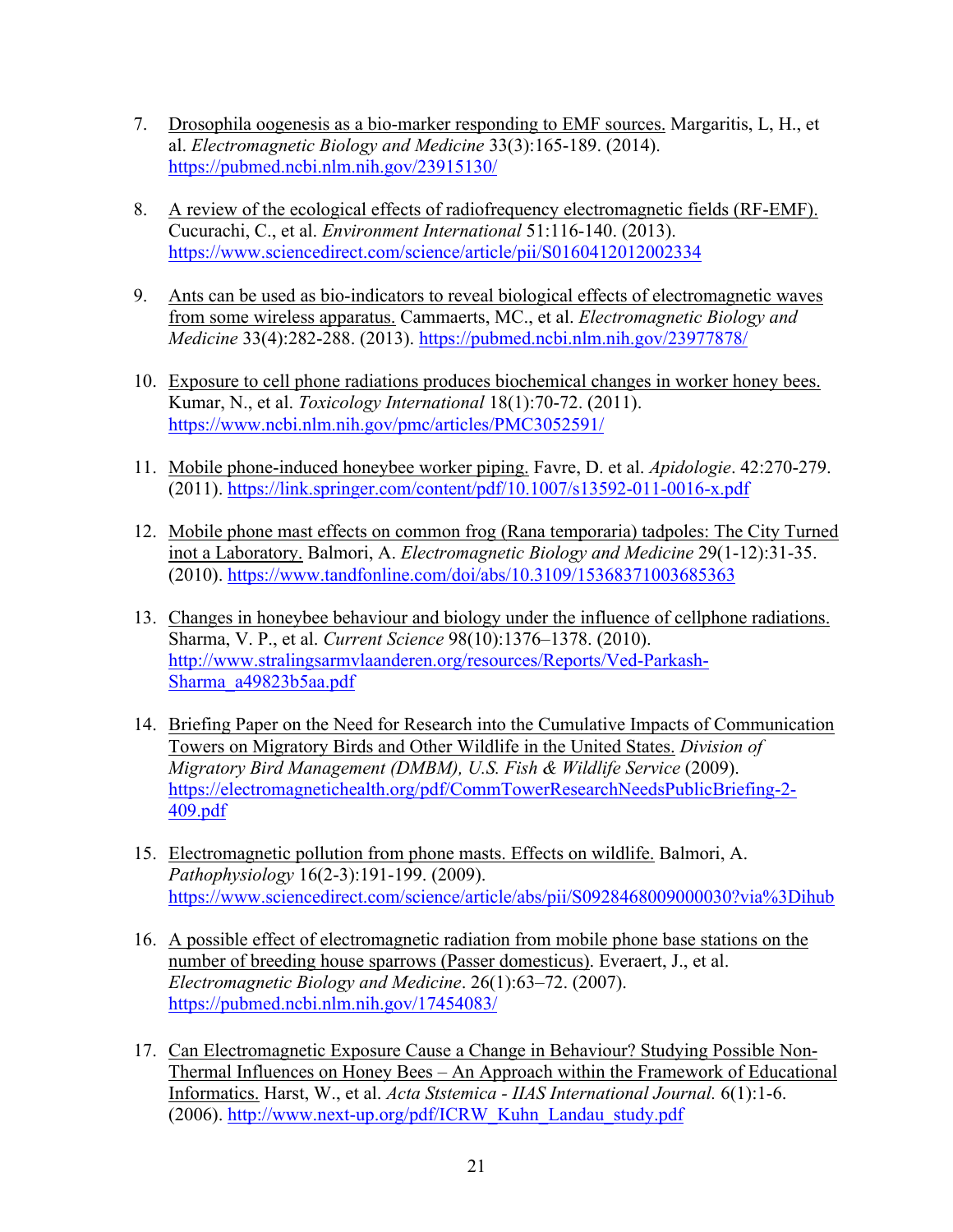18. Possible Effects of Electromagnetic Fields from Phone Masts on a Population of White Stork (Ciconia ciconia). Balmori, A. *Electromagnetic Biology and Medicine* 24(2):109- 119 (2005). https://www.tandfonline.com/doi/abs/10.1080/15368370500205472

# **PLANTS**

- 1. Lessons learned from the application of machine learning to studies on plant response to radio-frequency. Halgamuge MN, et al. *Environmental Research* 178(108634). (2019). https://www.sciencedirect.com/science/article/abs/pii/S0013935119304311
- 2. Exposure to 2100 MHz electromagnetic field radiations induces reactive oxygen species generation in Allium cepa roots. Shikha Chandel, et al. *Journal of Microscopy and Ultrastructure* 5(4):225-229. (2017). https://www.sciencedirect.com/science/article/pii/S2213879X17300809
- 3. Weak radiofrequency radiation exposure from mobile phone radiation on plants. Halgamuge, M.N. *Electromagnetic Biology and Medicine* 36(2):213-235. (2017). https://pubmed.ncbi.nlm.nih.gov/27650031/
- 4. Exposure to 915 MHz radiation induces micronuclei in Vicia faba root tips. Gustavino, B., et al. *Mutagenesis* 31(2):187-92. (2016). https://pubmed.ncbi.nlm.nih.gov/26476436/
- 5. Electromagnetic Fields Act Similarly in Plants as in Animals: Probable Activation of Calcium Channels via Their Voltage Sensor. Pall, M. *Current Chemical Biology* 10(1): 74-82. *(2016).* https://www.eurekaselect.com/141390
- 6. Radiofrequency Radiation Injures Trees Around Mobile Phone Base Stations. Waldmann-Selsam, C., et al. *Science of The Total Environment.* 572(1):554-569. (2016). https://www.sciencedirect.com/science/article/abs/pii/S0048969716317375?via%3Dihub
- 7. Reduced growth of soybean seedlings after exposure to weak microwave radiation from GSM 900 mobile phone and base station. Halgamuge, MN., et al. *Bio Electro Magnetics* 36(2):87-95. (2015). https://onlinelibrary.wiley.com/doi/abs/10.1002/BEM.21890
- 8. Impacts of radio-frequency electromagnetic field (RF-EMF) from cell phone towers and wireless devices on biosystem and ecosystem? A review. Sivani, S., et al. *Biology and Medicine* 4(4):202-216. (2012). https://www.biolmedonline.com/Articles/Vol4\_4\_2012/Vol4\_4\_202-216\_BM-8.pdf
- 9. Adverse Influence of Radio Frequency Background on Trembling Aspen Seedlings. Haggerty, K. *International Journal of Forestry Research* 2010:836278. (2010). https://www.hindawi.com/journals/ijfr/2010/836278/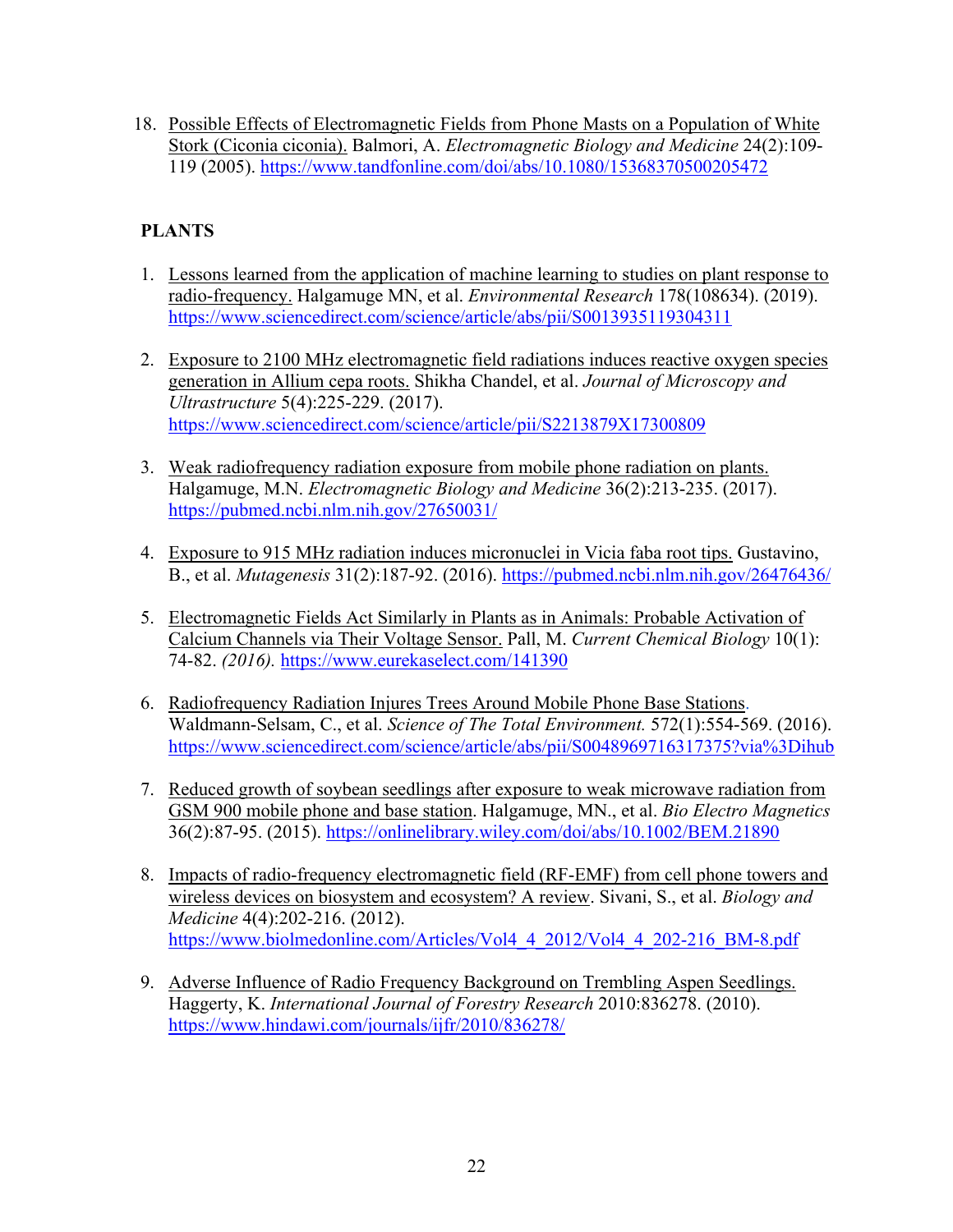- 10. Microwave irradiation affects gene expression in plants. Vian, A., et al*. Plant Signaling and Behavior*. 1(2):67–70. (2006). https://www.ncbi.nlm.nih.gov/pmc/articles/PMC2633881/pdf/psb0102\_0067.pdf
- 11. Tree Damage Caused By Mobile Phone Base Stations An Observation Guide. Breuing, H. (2017). https://kompetenzinitiative.com/wpcontent/uploads/2019/08/2017\_Observation\_Guide\_ENG\_FINAL\_RED.pdf

## **XIV. REPORTS, ARTICLES AND REVIEWS**

- 1. Effects of non-ionizing electromagnetic fields on flora and fauna, Part 1 Rising EMF levels in the environment. Levitt, B.B., et al. *Review on Environmental Health* doi:10.1515/reveh-2021-0026 (2021). https://pubmed.ncbi.nlm.nih.gov/34047144/
- 2. Effects of non-ionizing electromagnetic fields on flora and fauna, Part 2 Impacts: how species interact with natural and man-made EMF. Levitt, B.B., et al. *Review on Environmental Health*. doi: 10.1515/reveh-2021-0050. (2021). https://pubmed.ncbi.nlm.nih.gov/34243228/
- 3. Effects of non-ionizing electromagnetic fields on flora and fauna, Part 3 Exposure standards, public policy, laws and future directions. Levitt, B.B., et al. *Review on Environmental Health* 10.1515/reveh-2021-0083. (2021). https://www.researchgate.net/publication/354867978
- 4. Risks to Health and Well-Being From Radio-Frequency Radiation Emitted by Cell Phones and Other Wireless Devices. Miller, A., et al. *Frontiers in Public Health* 7(223). (2019). https://www.frontiersin.org/articles/10.3389/fpubh.2019.00223/full
- 5. Commentary on The Utility of The National Toxicology Program Study on Cell Phone Radiofrequency Radiation Data for Assessing Human Health Risks Despite Unfounded Criticisms Aimed at Minimizing the Findings of Adverse Health Effects. Melnick, R. *Environmental Research* 168:1-6. (2019). https://www.sciencedirect.com/science/article/pii/S0013935118304973?via%3Dihub
- 6. Pathological Findings Observed in the Kidneys of Postnatal Male Rats Exposed to the 2100 MHz Electromagnetic Field. Bedir, R., et al. *Archives of Medical Research* 49(7):432-440. (2018). https://www.ncbi.nlm.nih.gov/pubmed/30600117
- 7. Mobile-Phone Radiation-Induced Perturbation of gene-Expression Profiling, Redox Equilibrium and Sporadic-Apoptosis Control in the Ovary of Drosophila Melanogaster. Manta, A., et al. *FLY* 11(2):75-95. (2017). https://www.ncbi.nlm.nih.gov/pmc/articles/PMC5406167/
- 8. World Health Organization, Radiofrequency Radiation and Health A Hard Nut to Crack (Review). Hardell, L. *International Journal of Oncology* 51:405-413 (2017). https://www.spandidos-publications.com/ijo/51/2/405